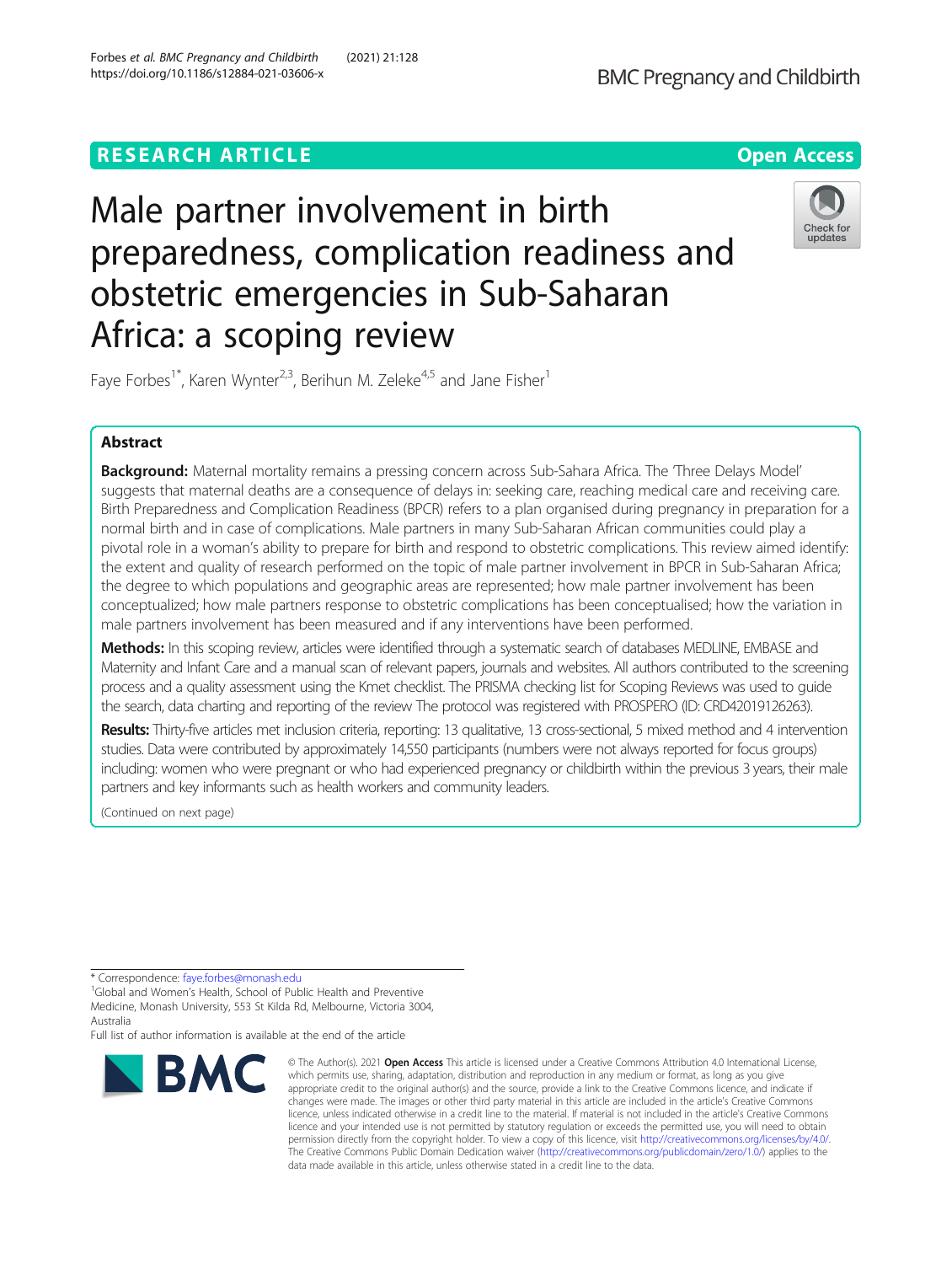## (Continued from previous page)

Conclusions: The diversity of study designs, aims and source countries in this body of literature reflects an emerging stage of research; as a result, the review yielded strong evidence in some areas and gaps in others. Male partner's involvement in BPCR and responding to obstetric emergencies can be conceptualised as being centrally involved in responding to complications and having some role in preparing for birth through their position in the chain of decisions and provision of logistic support. However, their knowledge of pregnancy complications and level of preparation for birth is low, suggesting they are making decisions without being fully informed. There is limited evidence on interventions to improve their knowledge. Future research efforts should be focused on producing standardised, culturally appropriate, higher level evidence.

Keywords: Birth preparedness and complication readiness, Male partner, fathers, Male involvement, Sub-Sahara Africa

## Background

Globally, approximately 830 women die each day due to pregnancy complications, 66% of these deaths occur in Sub-Saharan Africa [\[1](#page-18-0)]. Most of these deaths could be prevented by timely access to medical support during pregnancy, labour and the postnatal period. According to the 'three delays' model, maternal deaths are frequently related to a delay in: 1) seeking care, 2) reaching medical care and 3) receiving adequately skilled care once at a facility [[2,](#page-18-0) [3\]](#page-18-0).

Advanced preparation for childbirth by women who are pregnant and their families, is one method of reducing life threatening delays in receiving care during birth [[4,](#page-18-0) [5](#page-18-0)]. Birth preparedness and complication readiness (BPCR) refers to a plan, organised during pregnancy in preparation for a normal delivery and in case of complications [[4,](#page-18-0) [5\]](#page-18-0). BPCR includes: identifying a skilled birth attendant, identifying the nearest facility, saving money for the birth costs, organising transport in advance, identifying a birth companion, identifying a potential blood donor and knowing the signs of complications [[6\]](#page-18-0). In 2015, the World Health Organisation (WHO) endorsed the use of BPCR interventions stating that, 'BPCR interventions are recommended to increase the use of skilled care at birth and to increase the timely use of facility care for obstetric and newborn complications' [\[7](#page-18-0)].

Data from the Demographic Health Survey (DHS) indicates that male partners in many parts of Sub-Saharan Africa are key decision makers in many families, including decisions about maternal health  $[8]$  $[8]$ . It is plausible that male partners could play a pivotal role in a woman's ability to prepare for birth and respond to obstetric complications. Male involvement in reproductive health was first agreed to be an international priority at the International Conference on Population and Development (UNFPA 1994) in Cairo. Since then countries throughout Sub-Saharan Africa have, to varying degrees, recognised the importance of including male partners in reproductive healthcare [\[9](#page-18-0)].

Most research and evidence syntheses about BPCR has been conducted from among women [\[4](#page-18-0), [5,](#page-18-0) [10\]](#page-18-0). Although there is some evidence about the level of involvement and the role of men in BPCR and responding to obstetric complications, it is yet to be synthesised in systematically conducted reviews.

The literature contains significant diversity in the way male partner involvement has been conceptualised, the types of questions that have been asked, the research methods employed and the results. The lack of uniformity amongst the evidence prevents a systematic review being performed at this stage, and suggests that a scoping review is appropriate to determine the extent of research and to map, summarise and identify gaps in the evidence.

#### **Objectives**

This review aimed identify: the extent and quality of research performed on the topic of male partner involvement in BPCR in Sub-Saharan Africa; the degree to which populations and geographic areas are represented; how male partner involvement has been conceptualized; how male partners response to obstetric complications has been conceptualised; how the variation in male partners involvement has been measured and if any interventions have been performed.

#### Methods

This review adhered to Cochrane Consumers and Communication review group guidelines, JBI Manual for Evidence Synthesis Chapter 11: Scoping Reviews and the PRISMA checking list for Scoping Reviews to guide the search, data charting and reporting of the review  $[11-13]$  $[11-13]$  $[11-13]$  $[11-13]$ . The review was registered with PROSPERO (ID: CRD42019126263).

#### Definitions

BPCR was defined as planning and/or organising during pregnancy in preparation for a normal delivery or in case of complications. The BPCR actions included saving money for birth; identifying transport; identifying the birth location; knowing the signs of pregnancy complications; identifying a skilled birth attendant, identifying someone to donate blood. Complications were defined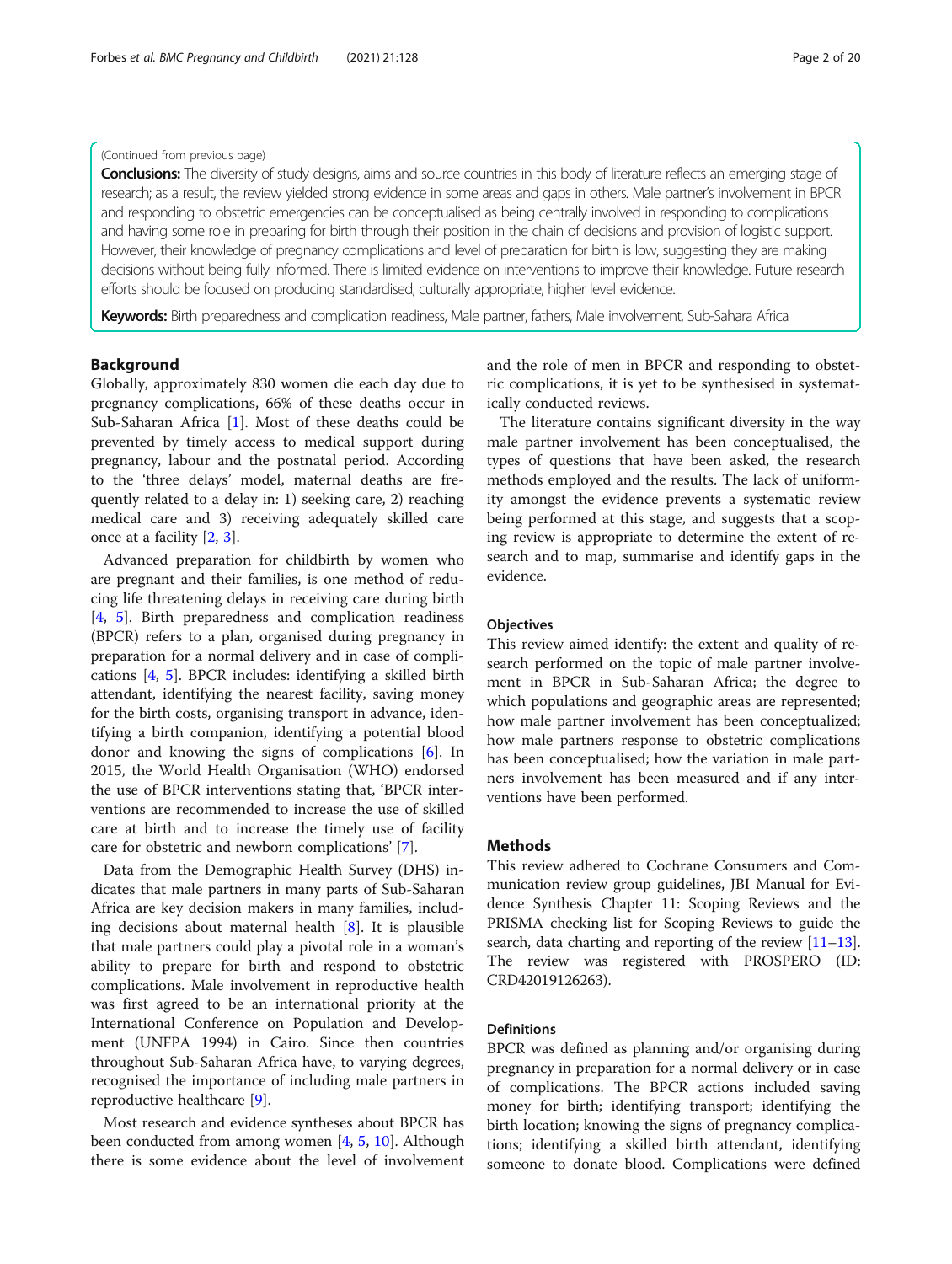as: Immediate, life threatening pregnancy or labour complications.

Male partner involvement was defined as a male partner's attitudes, behaviours or experiences in relation to BPCR or obstetric emergencies.

## Information sources and search strategy

Databases (EMBASE, Ovid MEDLINE and Maternity and Infant Health) were searched for records in English. The review topic was divided into the following concepts 1) Male involvement, 2) Birth preparedness and complication readiness, 3) Obstetric emergencies and 4) Sub-Saharan Africa. Appropriate MeSH terms and truncated key words were adopted for each concept. Boolean operators AND /OR were used to link concepts and associated terms in the following way: (male involvement) AND (birth preparedness complication readiness OR obstetric emergencies) AND (Sub-Saharan Africa) (see supplementary table [1](#page-17-0) for detailed search strategy). The authors also undertook a manual search of the reference lists in relevant publications, journals and websites for additional studies.

#### Eligibility criteria

The following eligibility criteria were adopted: peerreviewed research; humans; English language; Sub-Saharan Africa; primary research; male participants or other participants reporting on male partner involvement (men's attitudes, behaviours or experiences) and BPCR (at least one indicator) OR Pregnancy/ birth complications in aims, primary outcome (quantitative studies) or main theme (qualitative studies). All studies which met criteria after 2005 and until the final search date November 2019 were included.

## Study selection

Study screening was performed in Covidence [\[14](#page-18-0)] with participation from all four reviewers. Studies were double screened at 1) title and abstract stage and 2) full text review stage. Differences of opinion at any stage were resolved by discussion between the author group.

#### Scope of the review

The search strategy specifically sought studies reporting on male partner involvement in birth preparedness and complication readiness or obstetric emergencies. The findings were analysed to identify male partner attitudes, behaviours and experiences in relation to BPCR and response to obstetric complications as defined by the review aims. Results regarding only attendance at antenatal care, the presence of skilled birth attendance and general involvement of men during pregnancy, childbirth and in maternal and child healthcare were not included. Male involvement in post-partum complications was reported if

the results were available in the included articles, however the search strategy did not specifically search post-partum complications.

## Data charting process and data items

At least two authors extracted data independently for each paper. Data charting fields included; authors (date); country; study design; aim; inclusion criteria; sample characteristics; number of participants; recruitment strategy; data source; analysis and key findings related to review.

#### Critical appraisal of sources of evidence

In order to evaluate the quality of research available on this topic, in accordance with the reviews aims a critical appraisal of the literature was performed using the Kmet checklist [\[15\]](#page-18-0). Separate checklists were used to evaluate research deemed primarily qualitative and primarily quantitative. Individual criteria were scored 0–2 and a final score was produced (sum of scores as a proportion of potential maximum score). All papers were assessed by two authors and differences of opinion resolved via discussion until a consensus was achieved.

## Results

The selection process for all sources of evidence included is provided in a flow chart (Fig. [1\)](#page-3-0).

The study characteristics and results as they relate to the review aims, are provided for quantitative, qualitative and mixed-method studies in Table [1](#page-4-0) and intervention studies in Table [2.](#page-12-0)

#### Extent and quality of research

The identification of papers is illustrated in Fig. [1](#page-3-0). The extent and quality of research has been summarised below using the sub-headings: Study designs, populations and geographic locations and quality of research.

## Study designs of included research

There were 35 studies included, comprising: 13 qualitative, 13 quantitative (cross-sectional), 5 mixed methods, and 4 intervention studies. Research methods included: focus group discussions (total participants approximately  $n = 602$ ; in-depth interviews  $(n = 393)$ ; cross-sectional surveys ( $n = 5942$ ); mixed methods ( $n = 5603$ ) and intervention studies ( $n = 1983$ ).

## Populations and geographic locations of included research

Overall data were reported from approximately 14,550 participants including pregnant women or those who had experienced pregnancy or childbirth within the previous 3 years, their male partners and key informants such as health workers and community leaders.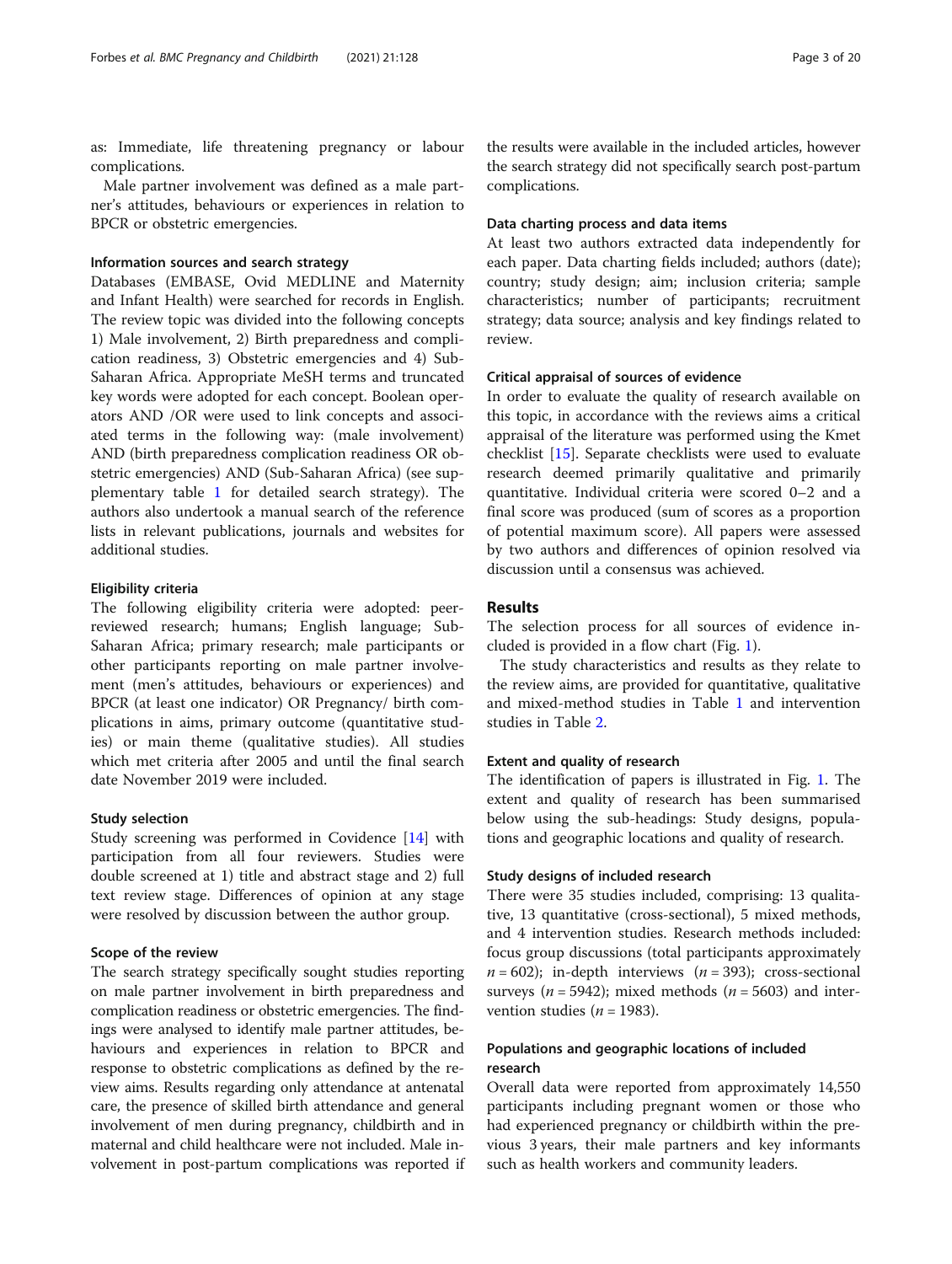<span id="page-3-0"></span>

Studies took place in: Burkina Faso (1); Ethiopia (5); Ghana (4); Kenya (2); Malawi (3); Nigeria (6); Tanzania (6); Uganda (6), Zambia (1) and Rwanda (1). The majority of studies reported exclusively on research in rural areas, with the remaining studies reporting on research in either urban areas or a mixture of urban and rural settings.

## Quality of research overall

The study designs included in the review reflect an emerging field of research. The majority of study designs were either qualitative or cross-sectional observation surveys (many purely descriptive). There were no randomised controlled trials, but there were three quasiexperimental intervention studies [[46](#page-19-0)–[48](#page-19-0)] and one evaluation study [[49\]](#page-19-0). These study designs limit the level of evidence available on the topic.

Sixteen primarily qualitative research studies were assessed using the Kmet qualitative checklist (see column QA in Tables  $1$  and  $2$ ). The quality of the studies was reasonable with a median score of .75 (range of .60 to .85). The criteria most commonly not met were the use of verification procedures to establish credibility and

reflexivity of account (no study adequately documented the latter).

Fifteen primarily cross-sectional studies were assessed using the Kmet quantitative checklist (see column QA in Tables [1](#page-4-0) and [2\)](#page-12-0). The quality for the sources of evidence was reasonable with 3 studies receiving full scores [\[1](#page-18-0)] and only four dropping below .6. They produced a median score of .76 (range of .45 to 1). The criteria most commonly not met included: not controlling for confounding variables, not providing a measure of variance and flaws relating to the outcome measure.

Of three intervention studies included in this review, the median score for the Kmet quantitative checklist, was .45 (range: .67–1.0). Only one completed appropriately complex analysis of the data. A fourth evaluation study was assessed using the qualitative checklist to fit the reported data; this received a score of .60.

## Conceptualisation of male partner involvement in BPCR

Nine studies discussed the role or conceptualisation of male partner involvement in BPCR using qualitative research methods [\[9,](#page-18-0) [19](#page-18-0)–[21,](#page-18-0) [27,](#page-18-0) [36,](#page-19-0) [39,](#page-19-0) [41,](#page-19-0) [45\]](#page-19-0). Qualitative studies did not report a structured definition of BPCR;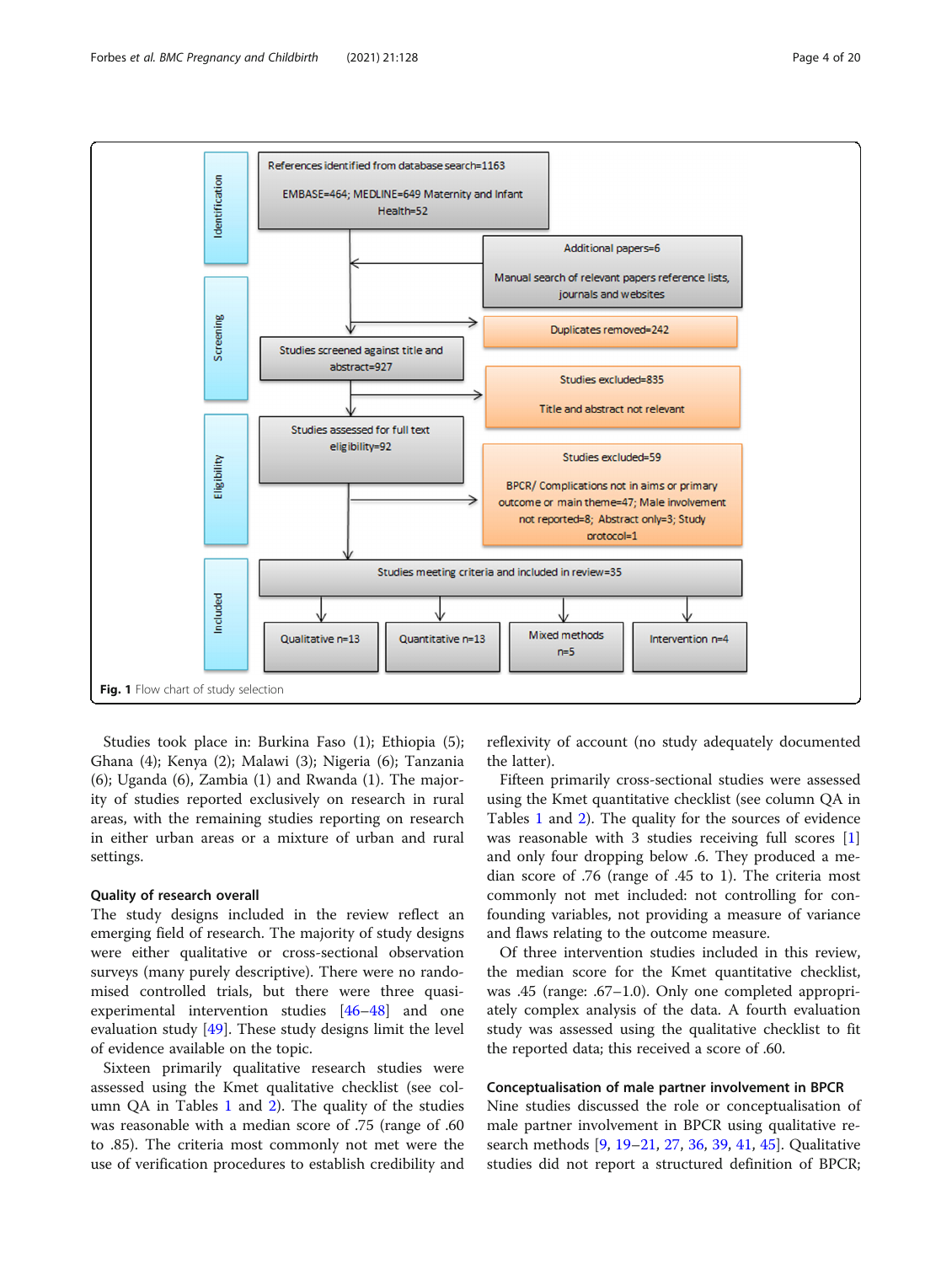care independently

<span id="page-4-0"></span>

| Authors (date)                                                             | Aim                                                                                                                                                | Inclusion criteria<br>and sample (n)                                                                                                                                      | Recruitment<br>strategy                                                                                                                                               | Data source &<br>analysis                                                                                                                                                                                                                                                                                                 | <b>Findings</b>                                                                                                                                                                                                                                                                                                                                                                                                                                                                                                                    | QΑ     |
|----------------------------------------------------------------------------|----------------------------------------------------------------------------------------------------------------------------------------------------|---------------------------------------------------------------------------------------------------------------------------------------------------------------------------|-----------------------------------------------------------------------------------------------------------------------------------------------------------------------|---------------------------------------------------------------------------------------------------------------------------------------------------------------------------------------------------------------------------------------------------------------------------------------------------------------------------|------------------------------------------------------------------------------------------------------------------------------------------------------------------------------------------------------------------------------------------------------------------------------------------------------------------------------------------------------------------------------------------------------------------------------------------------------------------------------------------------------------------------------------|--------|
| Qualitative research 90 FGD and 393 IDI/SSI                                |                                                                                                                                                    |                                                                                                                                                                           |                                                                                                                                                                       |                                                                                                                                                                                                                                                                                                                           |                                                                                                                                                                                                                                                                                                                                                                                                                                                                                                                                    |        |
| Burkina Faso                                                               |                                                                                                                                                    |                                                                                                                                                                           |                                                                                                                                                                       |                                                                                                                                                                                                                                                                                                                           |                                                                                                                                                                                                                                                                                                                                                                                                                                                                                                                                    |        |
| Some, Sombie&Meda<br>$(2013)$ [16]                                         | To examine how<br>decisions are<br>made for maternal<br>care in rural<br>Burkina Faso                                                              | Women aged 15-49<br>years who had<br>recently given birth<br>and had or had not<br>used a facility<br>(8 FGD and 30 IDI)                                                  | Recruited using<br>snowball technique                                                                                                                                 | - FGD, IDI<br>-Topic guide not<br>reported<br>-Thematic analysis                                                                                                                                                                                                                                                          | -MP only involved in .60*<br>complications<br>-Men in control of<br>money<br>-Women need<br>permission to leave<br>home<br>-MP decision<br>influenced by<br>women and<br>women's relatives                                                                                                                                                                                                                                                                                                                                         |        |
| Ghana                                                                      |                                                                                                                                                    |                                                                                                                                                                           |                                                                                                                                                                       |                                                                                                                                                                                                                                                                                                                           |                                                                                                                                                                                                                                                                                                                                                                                                                                                                                                                                    |        |
| Ganle & Dery (2015) [17]                                                   | To describe men's<br>perceptions,<br>attitudes and<br>involvement in<br>maternal<br>healthcare and<br>how women<br>navigate maternal<br>healthcare | Men whose wives<br>were pregnant or<br>lactating, and<br>community leaders<br>(12 FGD, 50 IDI with<br>men and spouses,<br>30 IDI with<br>community leaders)               | Purposive sampling<br>to capture diversity<br>of social and health<br>situations<br>representative of<br>region Recruitment<br>via community and<br>religious leaders | - FGD, IDI<br>-Topic quides: 1)<br>FGDs with men: SBA<br>and barriers/enablers<br>men's involvement in<br>MCH 2) IDI with<br>women: women's<br>experiences with<br>men's involvement in<br>MCH 3) IDI key<br>informants: male<br>involvement in MCH<br>-Thematic analysis                                                 | -MP only involved if<br>complications<br>occurred                                                                                                                                                                                                                                                                                                                                                                                                                                                                                  | $.80*$ |
| Story, Barrington,<br>Fordham, Sodzi-Tettey,<br>Barker & Singh (2016) [18] | To explore the<br>various types of<br>male involvement<br>and health facility<br>accommodation<br>during obstetric<br>emergencies                  | Women who<br>experienced severe<br>birth complications<br>and their partners<br>(8 FGD with 59<br>stakeholders, IDI<br>with 21 women, 18<br>men and 6 key<br>informants)) | Purposive sampling<br>for a range of health<br>facilities and couples<br>that had experienced<br>complications                                                        | - FGD, IDI<br>-Topic guide:<br>personal experiences<br>of childbirth and<br>birth complications.<br>Women explained<br>the male partner's<br>role during the<br>experience and male<br>partners were asked<br>about the woman's<br>crisis<br>-Inductive analytic<br>approach, with<br>comparison between<br>men and women | -Women not<br>involved in decisions<br>about their<br>healthcare<br>-If complications<br>occur chain of<br>discussion is:<br>woman-man-his<br>mother-man then<br>decision is made.<br>$-25%$ MP not<br>involved at all in<br>complications.<br>$-67%$ MP<br>instrumentally<br>involved (transport<br>and fees) or<br>emotionally involved<br>(prayers) during<br>complications<br>-MP often did not<br>attend facility<br>-HW said it took vital<br>time to contact MP<br>for money/decisions<br>-HW mixed attitudes<br>towards MP | $.80*$ |
| Aborigo, Reidpath,<br>Oduro&Allotey (2018) [19]                            | To explore men's<br>reluctance to be<br>involved in MCH                                                                                            | Opinion leaders<br>(majority male):<br>chiefs, elders,<br>assemblymen,<br>leaders of women's<br>groups<br>Healthcare workers<br>(10 FGD with 120<br>participants, 16 IDI) | Purposive selection<br>where community<br>chiefs asked 10-12<br>opinion leaders                                                                                       | - FGD, IDI<br>-Topic guide:<br>Opinions on the lack<br>of support for<br>women and delays in -MP discuss<br>receiving care<br>-Thematic analysis                                                                                                                                                                          | -MP save money<br>-Women wanted MP<br>more involved in<br><b>BPCR</b><br>pregnancy care with<br><b>TBA</b><br>-Women not<br>allowed to access                                                                                                                                                                                                                                                                                                                                                                                      | $.60*$ |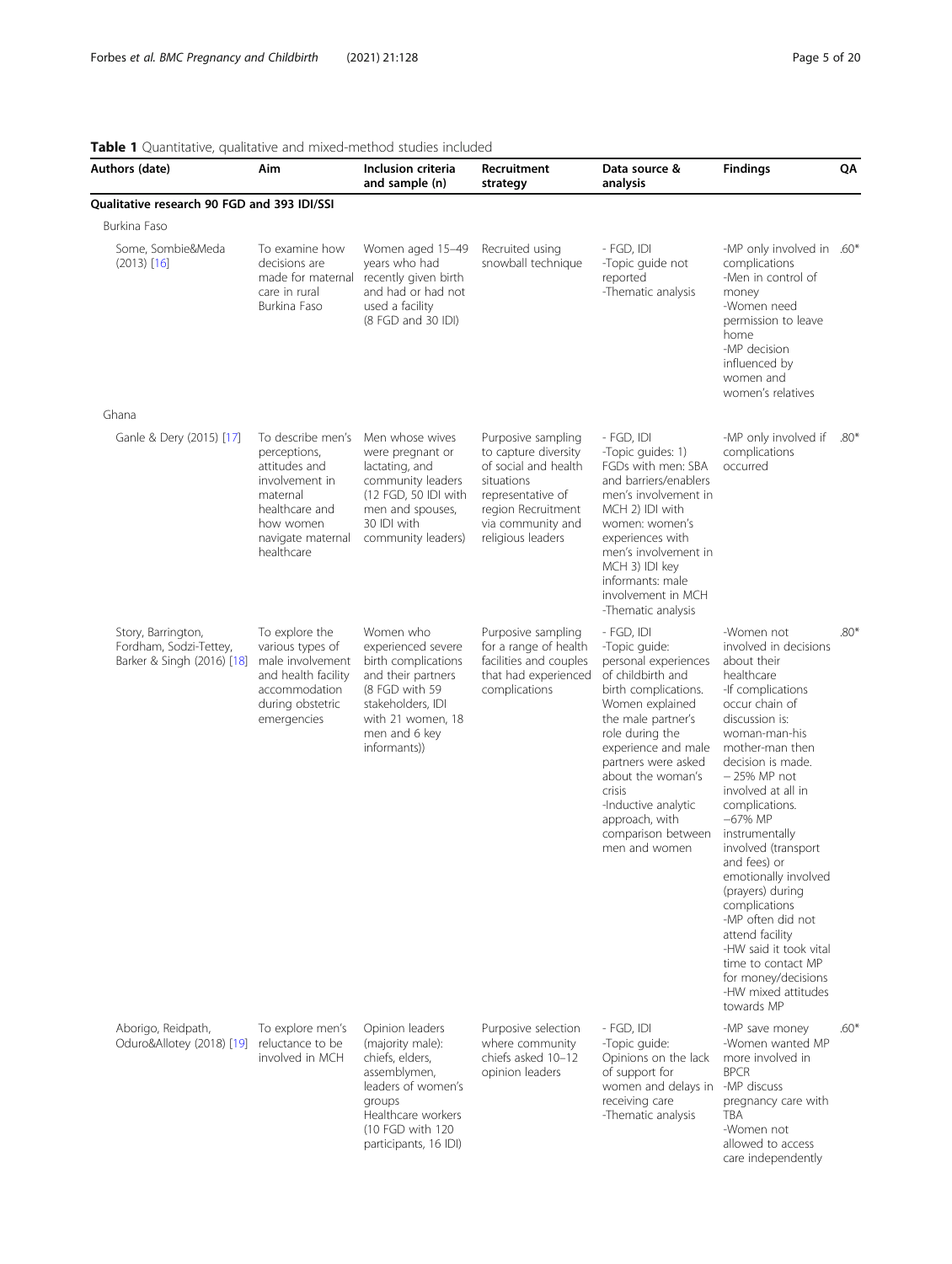| Authors (date)                                                                    | Aim                                                                                                                                  | Inclusion criteria<br>and sample (n)                                                                                                                                                                                                              | Recruitment<br>strategy                                                                                                                                    | Data source &<br>analysis                                                                                                                                                                                                                                                     | <b>Findings</b>                                                                                                                                                                                                                                                                                                             | QA     |
|-----------------------------------------------------------------------------------|--------------------------------------------------------------------------------------------------------------------------------------|---------------------------------------------------------------------------------------------------------------------------------------------------------------------------------------------------------------------------------------------------|------------------------------------------------------------------------------------------------------------------------------------------------------------|-------------------------------------------------------------------------------------------------------------------------------------------------------------------------------------------------------------------------------------------------------------------------------|-----------------------------------------------------------------------------------------------------------------------------------------------------------------------------------------------------------------------------------------------------------------------------------------------------------------------------|--------|
| Kenya                                                                             |                                                                                                                                      |                                                                                                                                                                                                                                                   |                                                                                                                                                            |                                                                                                                                                                                                                                                                               |                                                                                                                                                                                                                                                                                                                             |        |
| Brubaker, Nelson,<br>McPherson, Ahn, Oguttu& role of men in<br>Burke (2016) [20]  | To understand the<br><b>MCH</b>                                                                                                      | Men, women and<br>community health<br>workers<br>(18 FGD with 134<br>participants)                                                                                                                                                                | Purposive sampling<br>for facility and home<br>birth until saturation<br>achieved Recruited<br>by health workers                                           | - FGD<br>-Topic guide: birth<br>experiences,<br>preparations,<br>individual and<br>community<br>expectations of male<br>roles, obstacles to<br>male involvement<br>-Thematic analysis,<br>inductive/ set-list                                                                 | -MP make MCH<br>decisions because<br>they make the<br>money<br>-MP significant in<br>complications<br>-Men have poor<br>knowledge of MCH                                                                                                                                                                                    | $.85*$ |
| Malawi                                                                            |                                                                                                                                      |                                                                                                                                                                                                                                                   |                                                                                                                                                            |                                                                                                                                                                                                                                                                               |                                                                                                                                                                                                                                                                                                                             |        |
| Manda-Taylor, Mwale,<br>Phiri, Walsh, Matthews,<br>Brugha& Byrne (2017)<br>$[21]$ | To explore the<br>role of men in<br><b>MCH</b>                                                                                       | Women using/not<br>using MCH services,<br>vulnerable women,<br>household members<br>such as husbands<br>and women<br>(20 FGD, 85 IDI)                                                                                                             | Purposive sampling<br>based on socio-<br>demographic charac-<br>teristics for diversity.<br>Snowball technique<br>to recruit hard to<br>reach participants | - FGD, IDI<br>-Topic quide: formal<br>and informal<br>community system<br>enablers and barriers<br>to using MCH<br>services<br>-Thematic analysis                                                                                                                             | -MP role to provide<br>money                                                                                                                                                                                                                                                                                                | $.80*$ |
| Aarnio, Kulmala& Olsson<br>$(2018)$ $[22]$                                        | To document<br>husbands' role in<br>decision-making<br>and healthcare<br>seeking in cases<br>of pregnancy<br>complications           | Husbands and wives<br>who had<br>experienced<br>complications within<br>past 5 years<br>Key informants:<br>Village chief and<br>wife, mother and<br>uncle head of clan,<br><b>TBA</b><br>(SSI with 12<br>husbands, 12 wives,<br>6 key informants) | Purposive sampling<br>with assistance of<br>two village headmen                                                                                            | - SSI<br>-Semi-structured<br>interview guide:<br>experiences of<br>complications,<br>perceptions of<br>husband's role in<br>decision making and<br>seeking care for<br>complications<br>- Thematic analysis<br>based on<br>Bourdieu's concepts<br>of "capital" and<br>"field" | -MPs economic and<br>symbolic capital in<br>healthcare decisions<br>during<br>complications<br>-Role attributed to<br>their position as<br>father, main income<br>earner and head of<br>the household<br>-Lack of money is<br>only reason to deny<br>women access to<br>healthcare<br>-MPs have limited<br>knowledge of MCH | $.85*$ |
| Tanzania                                                                          |                                                                                                                                      |                                                                                                                                                                                                                                                   |                                                                                                                                                            |                                                                                                                                                                                                                                                                               |                                                                                                                                                                                                                                                                                                                             |        |
| Pembe, Urassa, Darf,<br>Carlsted& Olsson (2008)<br>$[23]$                         | To describe<br>perceptions of<br>maternal referrals<br>in a rural district<br>in Tanzania                                            | Health workers:<br>midwives, MCH aide,<br>nurse assistants<br>Community groups:<br>young men and<br>women, old men<br>and women<br>(10 FGD with 11<br>health workers and<br>85 community<br>members)                                              | Purposive sampling<br>for representation of<br>all hamlets<br>Recruitment via<br>village chairperson                                                       | - FGD<br>-Topic guides: Where<br>the community seeks<br>care: what the<br>danger signs are;<br>referral decision<br>processes; factors<br>surrounding referrals<br>-Content analysis                                                                                          | -Women have<br>limited influence on<br>decisions during<br>complications<br>-MP and relatives<br>are the key decision<br>makers                                                                                                                                                                                             | $.65*$ |
| Moshi & Nyamhang (2017) To explore the<br>$[9]$                                   | socio-cultural bar-<br>riers to health fa-<br>cility birth and<br>SBA among par-<br>ents choosing<br>home birth in<br>rural Tanzania | Matched couples:<br>partnered men and<br>women whose<br>youngest child had<br>been delivered at<br>home less than 12<br>months ago<br>(4 FGD, 32 IDI)                                                                                             | Purposive sampling<br>for women who had<br>experienced home<br>birth via village head<br>The same<br>participants were<br>used for both FGD<br>and IDI     | - FGD, IDI<br>-Topic guides: 1)<br>FGD: general socio-<br>cultural barriers in<br>the community 2)<br>IDI: personal experi-<br>ences with home<br>childbirth<br>-Thematic analysis<br>and triangulation<br>FGD and IDI                                                        | -MP provide<br>transport<br>-MP view pregnancy<br>and childbirth as a<br>natural and risk-free<br>process                                                                                                                                                                                                                   | $.85*$ |
| Uganda                                                                            |                                                                                                                                      |                                                                                                                                                                                                                                                   |                                                                                                                                                            |                                                                                                                                                                                                                                                                               |                                                                                                                                                                                                                                                                                                                             |        |
| Mbalinda et al. (2015) [24] To understand                                         |                                                                                                                                      | MPs of women who Purposive sampling                                                                                                                                                                                                               |                                                                                                                                                            | $-$ IDI                                                                                                                                                                                                                                                                       | -MPs experience                                                                                                                                                                                                                                                                                                             | $.85*$ |

Table 1 Quantitative, qualitative and mixed-method studies included (Continued)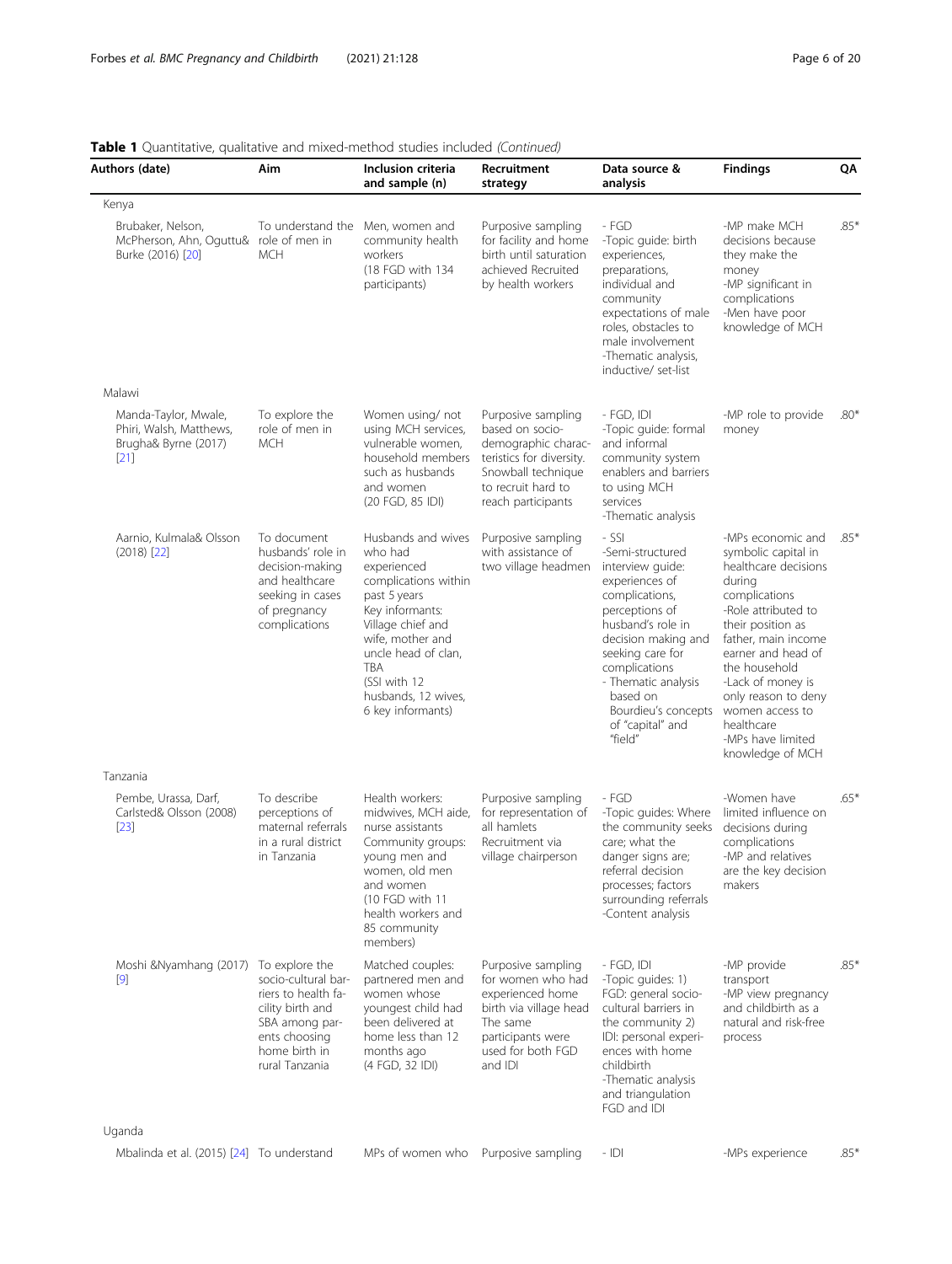| Authors (date)                                                                                               | Aim                                                                                       | Inclusion criteria<br>and sample (n)                                                                                                                                                    | Recruitment<br>strategy                                                                                                                                                                                                                    | Data source &<br>analysis                                                                                                                                                                                                                                         | <b>Findings</b>                                                                                                                                                                                                                                                                                                         | QΑ     |
|--------------------------------------------------------------------------------------------------------------|-------------------------------------------------------------------------------------------|-----------------------------------------------------------------------------------------------------------------------------------------------------------------------------------------|--------------------------------------------------------------------------------------------------------------------------------------------------------------------------------------------------------------------------------------------|-------------------------------------------------------------------------------------------------------------------------------------------------------------------------------------------------------------------------------------------------------------------|-------------------------------------------------------------------------------------------------------------------------------------------------------------------------------------------------------------------------------------------------------------------------------------------------------------------------|--------|
|                                                                                                              | how obstetric<br>complications are<br>perceived by MPs                                    | experienced near-<br>miss event<br>$(25$ IDI)                                                                                                                                           |                                                                                                                                                                                                                                            | -Explored partners'<br>experiences and<br>perceptions of<br>women's recovery<br>from a near-miss<br>event.<br>-Thematic analysis                                                                                                                                  | intense fear and<br>worry, financial loss,<br>newborn death and<br>loss of time while in<br>hospital<br>-Excluded from<br>healthcare<br>discussions and<br>decisions<br>-Support from social<br>network<br>-Isolation and<br>ongoing distress                                                                           |        |
| Nansubuga&Ayiga. (2015) To examine the<br>$[25]$                                                             | roles played by<br>MP after near-miss<br>obstetric<br>complications                       | MP of women who<br>experienced a<br>maternal near-miss<br>(10  D )                                                                                                                      | Purposive sampling<br>from a large cross-<br>sectional study sam-<br>ple (randomly<br>selected)                                                                                                                                            | $-IDIS$<br>-Content analysis                                                                                                                                                                                                                                      | - MP involved in<br>managing<br>household level<br>response to life-<br>threatening com-<br>plications: intra-<br>muscular medica-<br>tion, oral<br>medication and<br>massage<br>-Decision making<br>-Financial support<br>-Social support<br>-Transport                                                                | $.65*$ |
| Kaye, Kakaire, Nakimuli,<br>Osinde,<br>ScoviaMbalinda&Kakande<br>$(2014)$ $[26]$                             | To understand MP<br>involvement in<br>childbirth<br>complications                         | Male partners of<br>women who<br>developed obstetric<br>complications and<br>were admitted to<br>hospital<br>$(16$ IDI)                                                                 | Recruited via women - IDI<br>admitted to hospital                                                                                                                                                                                          | -Thematic analysis                                                                                                                                                                                                                                                | -Ideally fathers are<br>involved and<br>supportive<br>-MP willing to<br>support partners but<br>hampered by health<br>system<br>-No clear roles in<br>the hospital<br>environment<br>-Excluded from<br>decisions.                                                                                                       | $.80*$ |
| Zambia                                                                                                       |                                                                                           |                                                                                                                                                                                         |                                                                                                                                                                                                                                            |                                                                                                                                                                                                                                                                   |                                                                                                                                                                                                                                                                                                                         |        |
| Sialubanje Massar, Kirch,<br>van der Pijl, Hamer &<br>Ruiter (2016) [27]<br>Quantitative research $n = 5942$ | To explore men's<br>beliefs and<br>experiences<br>regarding<br>maternity waiting<br>homes | Husbands or<br>partners (aged 18-<br>50 years) of women<br>who attended a<br>health centre with a<br>waiting home. Wife<br>reproductive age,<br>given birth in last<br>year<br>(24  D ) | Purposive sampling<br>for experience of<br>waiting homes and<br>range of districts,<br>health centres and<br>families<br>Health officers at<br>waiting homes<br>informed women of<br>study, then women<br>asked husbands to<br>be involved | - IDI<br>-Topic quide:<br>Husbands' perceived<br>benefits and barriers,<br>decision making<br>process and their<br>roles in their wives'<br>use of waiting<br>homes<br>-Short demographic<br>questionnaire<br>-Thematic analysis<br>and demographic<br>statistics | -MP plan for birth<br>finances<br>-MP main roles in<br>pregnancy and birth:<br>decision maker for<br>waiting home;<br>money for food and<br>transport; clothes<br>and items for<br>newborn; finding<br>someone to take<br>care of children<br>-Decisions not<br>unilateral, men and<br>women discuss<br>issues together | $.80*$ |
| Ethiopia                                                                                                     |                                                                                           |                                                                                                                                                                                         |                                                                                                                                                                                                                                            |                                                                                                                                                                                                                                                                   |                                                                                                                                                                                                                                                                                                                         |        |
| Baraki et al. (2019) [28]                                                                                    | To assess MP<br>involvement in<br><b>BPCR</b>                                             | Men whose wives<br>had an infant aged<br>up to 12 months in<br>a community<br>household                                                                                                 | Randomly selected<br>lottery sample                                                                                                                                                                                                        | Cross-sectional<br>observational study<br>-Interviewer<br>administered<br>standard JHPIEGO                                                                                                                                                                        | See Table 3                                                                                                                                                                                                                                                                                                             | .72†   |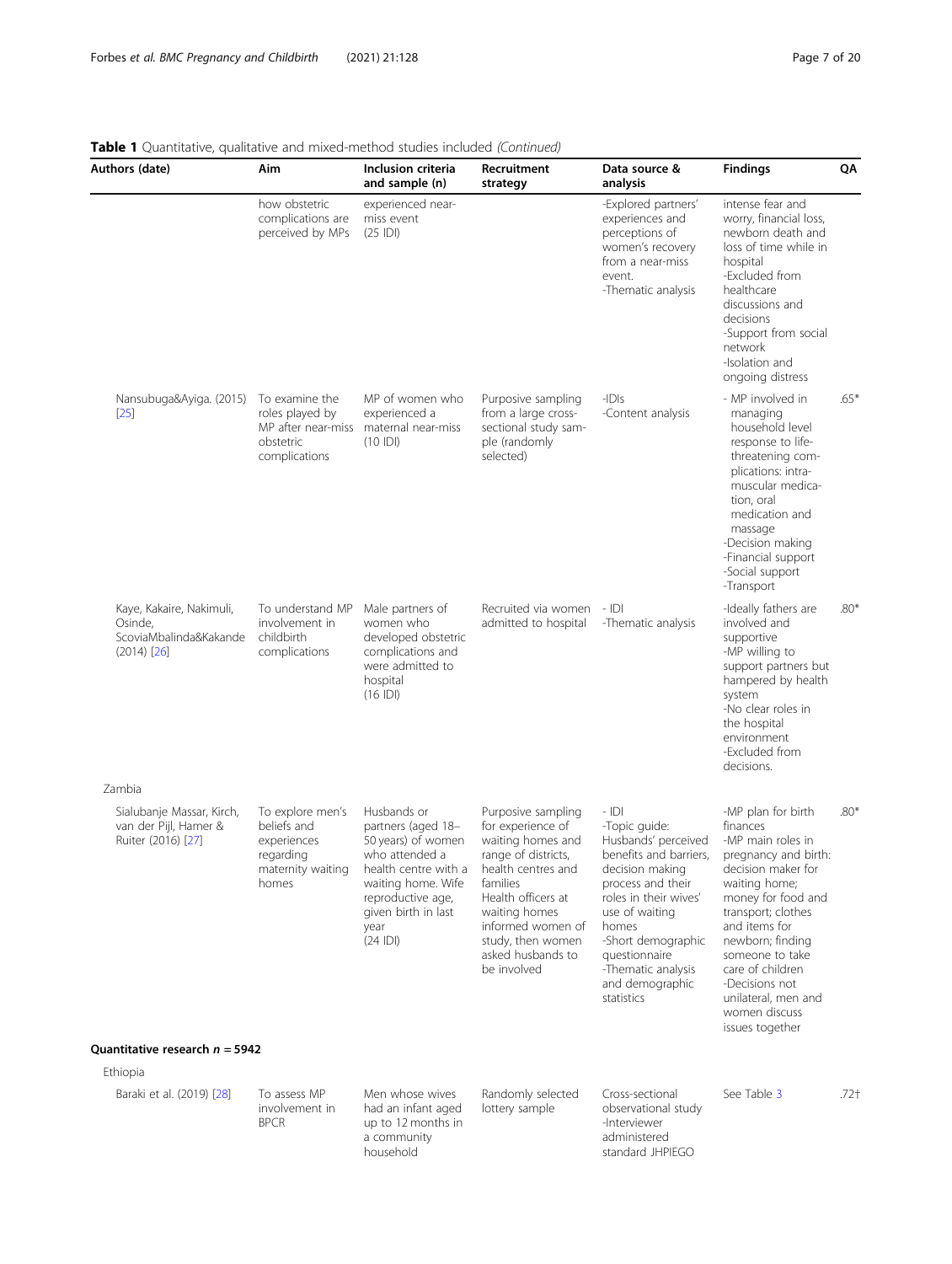| Authors (date)                                                    | Aim                                                                                                        | Inclusion criteria<br>and sample (n)                                                                                                                                                                                       | Recruitment<br>strategy                                                                                                                                                                                                                                                                                       | Data source &<br>analysis                                                                                                                                                                                                                                                                                      | <b>Findings</b> | QΑ     |
|-------------------------------------------------------------------|------------------------------------------------------------------------------------------------------------|----------------------------------------------------------------------------------------------------------------------------------------------------------------------------------------------------------------------------|---------------------------------------------------------------------------------------------------------------------------------------------------------------------------------------------------------------------------------------------------------------------------------------------------------------|----------------------------------------------------------------------------------------------------------------------------------------------------------------------------------------------------------------------------------------------------------------------------------------------------------------|-----------------|--------|
|                                                                   |                                                                                                            | (406)                                                                                                                                                                                                                      |                                                                                                                                                                                                                                                                                                               | questionnaire<br>-Multivariate analysis                                                                                                                                                                                                                                                                        |                 |        |
| GebrehiwotWeldearegay<br>$(2015)$ [29]                            | To assess MP<br>involvement in<br><b>BPCR</b>                                                              | Men whose wives<br>had an infant less<br>than 12 months.<br>Men separated or<br>with critically ill<br>children excluded<br>(398)                                                                                          | Randomly selected<br>sample                                                                                                                                                                                                                                                                                   | - Cross-sectional ob-<br>servational study<br>-Interviewer<br>administered<br>standard JHPIEGO<br>questionnaire<br>-Multivariate analysis                                                                                                                                                                      | See Table 3     | .86†   |
| Mersha (2018) [30]                                                | To determine<br>men's level of<br>knowledge about<br>obstetric danger<br>signs and level of<br><b>BPCR</b> | Men whose wife<br>gave birth within<br>past 2 years<br>(824)                                                                                                                                                               | Multistage cluster<br>sampling procedure<br>selected 4 districts<br>from 19, all<br>households within<br>catchment areas with<br>eligible men invited                                                                                                                                                         | - Cross-sectional ob-<br>servational study<br>- Standardised<br>structured JHPIEGO<br>questionnaire<br>adapted for<br>Ethiopia: Socio<br>demographics,<br>knowledge of<br>danger signs, BPCR<br>- Frequencies and %.<br>Bivariate logistic<br>regression and<br>multivariate<br>regression.                    | See Table 3     | 1. †   |
| Tadesse, Boltena &<br>Asamoah (2018) [31]                         | To assess<br>husbands' level of<br>participation in<br><b>BPCR</b> and<br>associated factors               | Husbands of<br>pregnant woman<br>and nursing mothers<br>Husband age 20-50.<br>Religion: majority<br>versions of<br>Christianity<br>Occupation: largest<br>groups merchant,<br>labourer,<br>government<br>employed<br>(592) | Multistage sampling<br>technique. Eight<br>districts randomly<br>selected from<br>Wolaita town.<br>Sampling frame of<br>households in which<br>a pregnant woman<br>was living known<br>from ANC<br>registration.<br>Systematic random<br>sampling of 607<br>households with a<br>woman registered for<br>ANC. | - Cross-sectional ob-<br>servational study<br>- Standardised<br>structured BPCR<br>questionnaire<br>JHPIEGO. Translated<br>into Amharic<br>Multiple regression<br>with poor or good<br>participation and<br>other factors.<br>Frequencies of<br>husbands who<br>participated in<br>various BPCR<br>activities. | See Table 3     | $1. +$ |
| Ghana                                                             |                                                                                                            |                                                                                                                                                                                                                            |                                                                                                                                                                                                                                                                                                               |                                                                                                                                                                                                                                                                                                                |                 |        |
| Atuahene, Arde-Acquah,<br>Atuahene, Adjuik&-<br>Ganle (2017) [32] | To describe the<br>level of male<br>involvement in<br>inner city safe<br>motherhood<br>projects            | Married men aged<br>18+ whose wife/<br>partner was<br>pregnant and in 3rd<br>trimester or had<br>children 5 or<br>younger<br>Average age 37<br>(256)                                                                       | Multistage sampling<br>procedure to select:<br>houses, households<br>then respondents.<br>Simple random<br>sampling.                                                                                                                                                                                          | - Cross-sectional ob-<br>servational study<br>-Interviewer<br>administered study-<br>designed question-<br>naire: socio demo-<br>graphic variables,<br>ANC attendance,<br>birth processes.<br>Piloted in similar<br>region.<br>-Descriptive statistics                                                         | See Table 3     | .68†   |
| Kenya                                                             |                                                                                                            |                                                                                                                                                                                                                            |                                                                                                                                                                                                                                                                                                               |                                                                                                                                                                                                                                                                                                                |                 |        |
| Dunn, Haque&Innes<br>$(2011)$ [33]                                | To assess men's<br>awareness of<br>danger signs of<br>obstetric<br>complications                           | Men with wife or<br>partner who had<br>undergone<br>childbirth in<br>preceding 36<br>months<br>Average (SD) age 35<br>$(8)$ , 41% 0-2<br>children, 98%                                                                     | Purposively sampled<br>for education<br>diversity                                                                                                                                                                                                                                                             | - Cross-sectional ob-<br>servational study<br>-Study specific<br>questionnaire<br>identifying dangers<br>signs as true or false<br>- Descriptive statistics                                                                                                                                                    | See Table 3     | .45†   |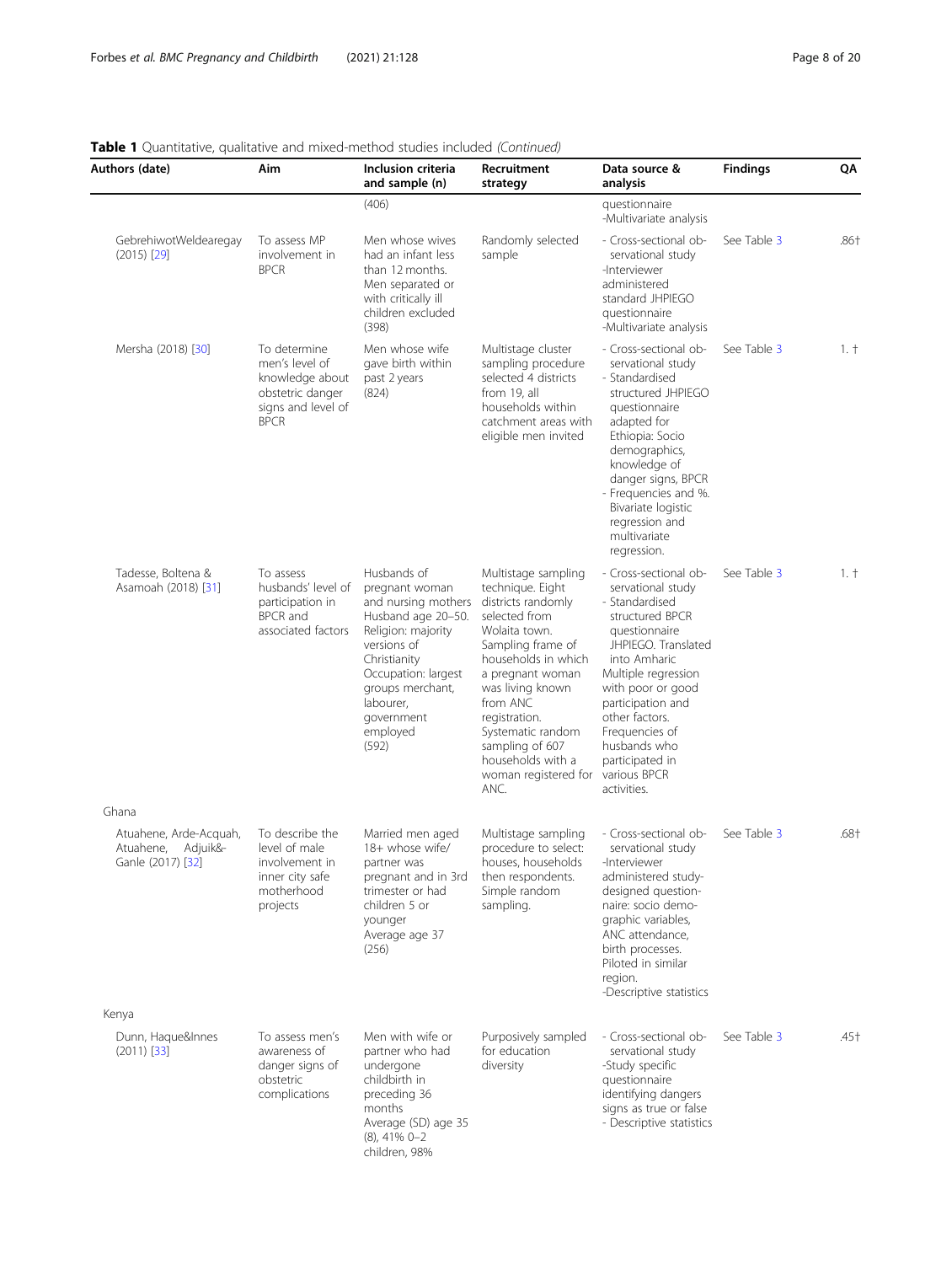| Authors (date)                                                         | Aim                                                                                                      | Inclusion criteria<br>and sample (n)                                                                                                                                                                     | Recruitment<br>strategy                                                                                                                                                                           | Data source &<br>analysis                                                                                                                                                                                                                                                                                                                                                                                                                                                                                | <b>Findings</b> | QA     |
|------------------------------------------------------------------------|----------------------------------------------------------------------------------------------------------|----------------------------------------------------------------------------------------------------------------------------------------------------------------------------------------------------------|---------------------------------------------------------------------------------------------------------------------------------------------------------------------------------------------------|----------------------------------------------------------------------------------------------------------------------------------------------------------------------------------------------------------------------------------------------------------------------------------------------------------------------------------------------------------------------------------------------------------------------------------------------------------------------------------------------------------|-----------------|--------|
|                                                                        |                                                                                                          | Christian<br>(167)                                                                                                                                                                                       |                                                                                                                                                                                                   |                                                                                                                                                                                                                                                                                                                                                                                                                                                                                                          |                 |        |
| Nigeria                                                                |                                                                                                          |                                                                                                                                                                                                          |                                                                                                                                                                                                   |                                                                                                                                                                                                                                                                                                                                                                                                                                                                                                          |                 |        |
| Oguntunde et al. (2019)<br>$[34]$                                      | To assess the<br>determinants of<br>MP knowledge of<br>danger signs in<br>pregnancy                      | Married men with at Multistage random<br>least one wife<br>younger than 25<br>years<br>(1627)                                                                                                            | selection                                                                                                                                                                                         | - Cross-sectional ob-<br>servational study<br>-Interviewer<br>administered<br>standard JHPIEGO<br>questionnaire<br>-Multivariate analysis                                                                                                                                                                                                                                                                                                                                                                | See Table 3     | $.90+$ |
| Sekoni (2014) [35]                                                     | To assess MP<br>knowledge of<br>obstetric danger<br>signs                                                | Men aged 15-65<br>with at least one<br>child $<$ 3 years<br>(259)                                                                                                                                        | Multistage random<br>selection                                                                                                                                                                    | - Cross-sectional ob-<br>servational study<br>-Interviewer<br>administrated<br>structured<br>questionnaire<br>-Descriptive statistics                                                                                                                                                                                                                                                                                                                                                                    | See Table 3     | $.63+$ |
| Rwanda                                                                 |                                                                                                          |                                                                                                                                                                                                          |                                                                                                                                                                                                   |                                                                                                                                                                                                                                                                                                                                                                                                                                                                                                          |                 |        |
| Kalisa&Malande (2016)<br>$[36]$                                        | To assess level of<br>male partner<br>involvement in<br>birth plan, attitude<br>of women<br>towards BPCR | Pregnant women<br>and MP presenting<br>as referrals to health<br>service<br>59% completed<br>primary education,<br>94% married,<br>average age 27<br>(women) and 31<br>(MP)<br>$(193$ women + 203<br>MP) | Purposive sampling<br>for referrals to health<br>service.<br>Healthcare workers<br>recruited participants                                                                                         | - Cross-sectional ob-<br>servational study<br>-Pre-tested structured<br>interview<br>questionnaire based<br>on 'Monitoring BPCR<br>WHO'. Adapted for<br>local conditions.<br>Socio demographic<br>characteristics,<br>medical history,<br>reason for referral,<br>level of male<br>partner's<br>involvement,<br>women's attitudes<br>towards male<br>involvement in BPCR,<br>BPCR.<br>- Frequencies, chi-<br>square test. Bivari-<br>ate logistic regres-<br>sion. Multivariable<br>logistic regression. | See Table 3     | $.82+$ |
| Tanzania                                                               |                                                                                                          |                                                                                                                                                                                                          |                                                                                                                                                                                                   |                                                                                                                                                                                                                                                                                                                                                                                                                                                                                                          |                 |        |
| August, Pembe,<br>Mpembeni, Axemo & Darj knowledge of<br>$(2015)$ [37] | To assess men's<br>danger signs and<br><b>BPCR</b>                                                       | Men with partners<br>who gave birth<br>within past 2 years<br>(756)                                                                                                                                      | Two stage sampling<br>procedure. All health<br>facilities listed, then<br>ballot to identify 14.<br>Two villages within<br>the catchment<br>population for the<br>facilities randomly<br>selected | - Cross-sectional ob-<br>servational study<br>-Standardised<br>structured<br>questionnaire by<br>JHPIEGO adopted for<br>Tanzania context.<br>Socio demographic,<br>attended ANC,<br>experienced<br>complications,<br>knowledge of danger<br>signs<br>-Descriptive statistics<br>and logistic<br>regression                                                                                                                                                                                               | See Table 3     | 1. †   |
| Shimpuku, Madeni,<br>Horiuchi&Leshabari (2017)<br>$[38]$               | To assess<br>predicted<br>birthplace<br>intentions                                                       | Pregnant women<br>$\geq$ 16, (no<br>psychological or<br>physical illness),                                                                                                                               | Non-probability<br>sampling and<br>purposive sampling<br>via village leaders for                                                                                                                  | - Cross-sectional ob-<br>servational study<br>-38 item study-<br>specific birth                                                                                                                                                                                                                                                                                                                                                                                                                          | See Table 3     | .59+   |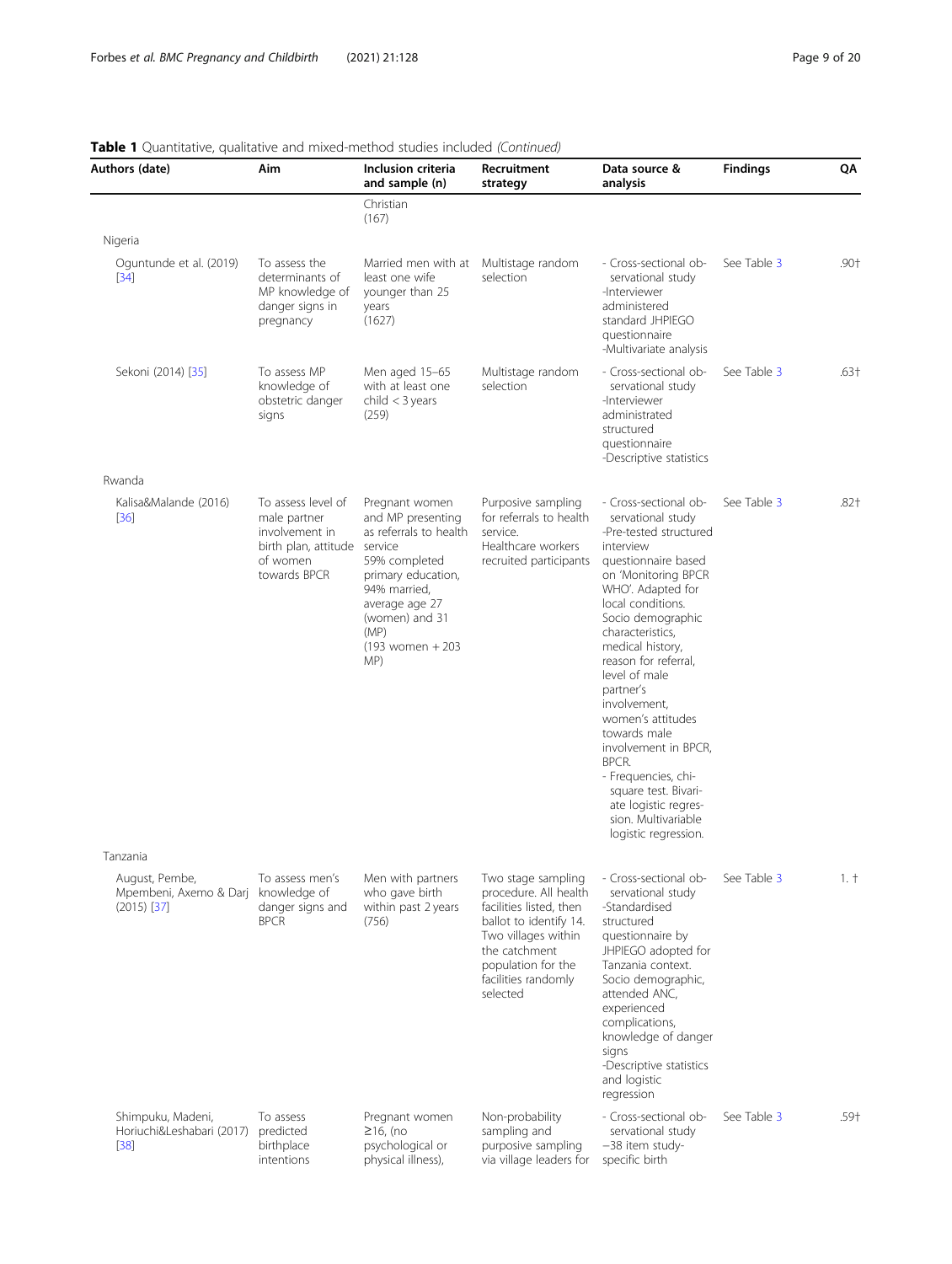| Authors (date)                           | Aim                                                                                                                                             | Inclusion criteria<br>and sample (n)                                                                                                                                                                                                                                                                                               | Recruitment<br>strategy                                                                | Data source &<br>analysis                                                                                                                                                                                                                                                                                                                                                                                                                                                          | <b>Findings</b>                                                                                                                                                                          | QΑ     |
|------------------------------------------|-------------------------------------------------------------------------------------------------------------------------------------------------|------------------------------------------------------------------------------------------------------------------------------------------------------------------------------------------------------------------------------------------------------------------------------------------------------------------------------------|----------------------------------------------------------------------------------------|------------------------------------------------------------------------------------------------------------------------------------------------------------------------------------------------------------------------------------------------------------------------------------------------------------------------------------------------------------------------------------------------------------------------------------------------------------------------------------|------------------------------------------------------------------------------------------------------------------------------------------------------------------------------------------|--------|
|                                          |                                                                                                                                                 | husbands and family<br>members $\geq$ 16 living<br>with women<br>(121: 42 prequant<br>women, 35<br>husbands and 44<br>family members)                                                                                                                                                                                              | pregnant women                                                                         | intention<br>questionnaire<br>-Chi-square test,<br>ANOVA, multiple<br>regression,<br>correlation                                                                                                                                                                                                                                                                                                                                                                                   |                                                                                                                                                                                          |        |
| Uganda                                   |                                                                                                                                                 |                                                                                                                                                                                                                                                                                                                                    |                                                                                        |                                                                                                                                                                                                                                                                                                                                                                                                                                                                                    |                                                                                                                                                                                          |        |
| Kakaire, Kaye & Osinde<br>$(2011)$ [39]  | To assess factors<br>associated with<br>BPCR & level of<br>male participation<br>in the birth plan<br>among<br>emergency<br>obstetric referrals | Pregnant women<br>admitted as<br>emergency obstetric<br>referrals<br>Average for women<br>and men: age 26, 32,<br>73 and 55% had no<br>or primary<br>education, 81%<br>married<br>(140)                                                                                                                                            | Purposive sampling<br>for referrals<br>Healthcare workers<br>recruited participants    | - Cross-sectional ob-<br>servational study<br>-Ouestionnaire:<br>Socio-demographic,<br>medical history, Birth<br>preparedness, roles<br>of spouses in birth<br>plan<br>-Medical records:<br>obstetric<br>complications,<br>reasons for referral,<br>obstetric care<br>obtained at the<br>referral and referring<br>sites and availability<br>of a birth plan<br>- Frequencies, Chi-<br>square test. Bivari-<br>ate logistic regres-<br>sion. Multivariable<br>logistic regression. | -Men's responsibility<br>to save money for<br>birth and organise<br>transport. However<br>results showed 44%<br>of women used<br>their own money for<br>birth                            | .77†   |
| Mixed methods research $n = 5603$        |                                                                                                                                                 |                                                                                                                                                                                                                                                                                                                                    |                                                                                        |                                                                                                                                                                                                                                                                                                                                                                                                                                                                                    |                                                                                                                                                                                          |        |
| Ethiopia                                 |                                                                                                                                                 |                                                                                                                                                                                                                                                                                                                                    |                                                                                        |                                                                                                                                                                                                                                                                                                                                                                                                                                                                                    |                                                                                                                                                                                          |        |
| Andarge et al. (2017) [40].              | To assess the<br>factors influencing<br>BPCR among<br>pregnant women<br>in Ethiopia                                                             | Pregnant women<br>and their partners<br>$(707)$ women and 6<br>FGD with male<br>partners                                                                                                                                                                                                                                           | Multistage sampling                                                                    | - Cross-sectional ob-<br>servational study,<br>FGD -Interviewer<br>administered stan-<br>dardised JHPEIGO<br>questionnaire                                                                                                                                                                                                                                                                                                                                                         | Qualitative findings:<br>Male FGD<br>participants agreed<br>that main BPCR<br>practice was saving<br>money and<br>preparing special<br>birth porridge<br>Quantitative data NR<br>for men | $.85*$ |
| Malawi                                   |                                                                                                                                                 |                                                                                                                                                                                                                                                                                                                                    |                                                                                        |                                                                                                                                                                                                                                                                                                                                                                                                                                                                                    |                                                                                                                                                                                          |        |
| Aarnio, Chipeta&Kulmala<br>$(2013)$ [41] | To explore<br>husbands'<br>perception of<br>birth care                                                                                          | Ever married men<br>whose wives had<br>been pregnant in<br>the last 5 years<br>- Median age 33,<br>majority Islamic,<br>67% literate, 99.5%<br>married, 10%<br>polygamous,<br>majority 1-3<br>children, 98% male<br>breadwinner,<br>majority access to<br>health facility by<br>walking, bicycle, or<br>public transport.<br>(389) | Systematic random<br>sampling, first<br>eligible person in<br>household<br>interviewed | - Cross-sectional ob-<br>servational studyin-<br>cluding some<br>open-ended<br>questions<br>-Study-specific<br>questionnaire.<br>Closed- and open-<br>ended questions<br>about men's percep-<br>tions of and involve-<br>ment in antenatal<br>care, birth prepared-<br>ness, choice of birth<br>place, obstetric com-<br>plications, birth care<br>and postpartum care.<br>Picture cards of 5<br>danger signs; asked if<br>they would go to                                        | MP make decisions<br>about MCH<br>decisions and BPCR<br>MP often seek help<br>at a facility for<br>danger signs (except<br>convulsions)                                                  | $.73*$ |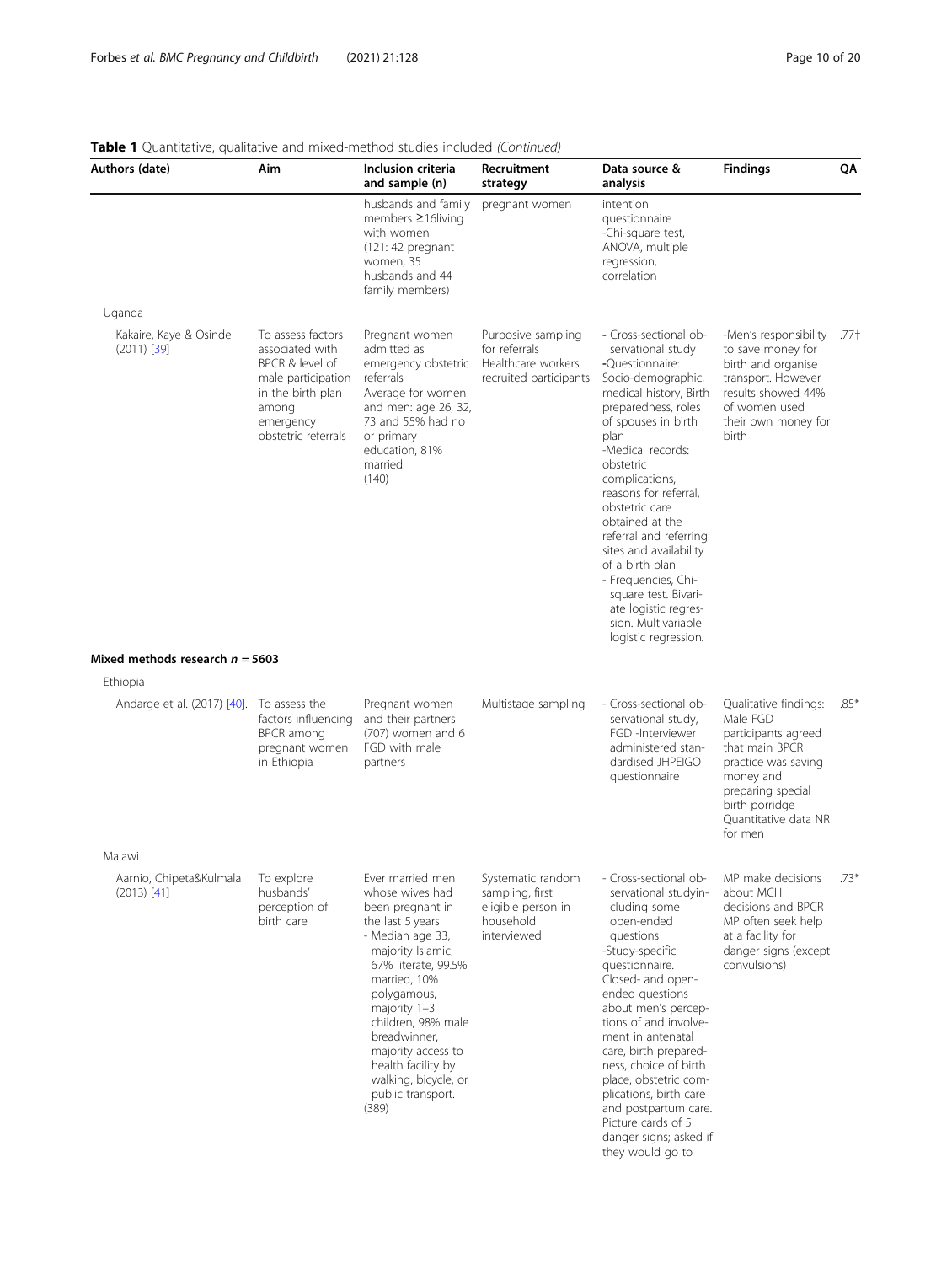| Authors (date)                                         | Aim                                                                   | Inclusion criteria<br>and sample (n)                                                                                                                                                                                                                            | Recruitment<br>strategy                                                                                                                                                                                                                                                                                           | Data source &<br>analysis                                                                                                                                                                                                                                                                                                                                                                                                                                                                                                                                                | <b>Findings</b>                                                                                                                                                                                    | QA   |
|--------------------------------------------------------|-----------------------------------------------------------------------|-----------------------------------------------------------------------------------------------------------------------------------------------------------------------------------------------------------------------------------------------------------------|-------------------------------------------------------------------------------------------------------------------------------------------------------------------------------------------------------------------------------------------------------------------------------------------------------------------|--------------------------------------------------------------------------------------------------------------------------------------------------------------------------------------------------------------------------------------------------------------------------------------------------------------------------------------------------------------------------------------------------------------------------------------------------------------------------------------------------------------------------------------------------------------------------|----------------------------------------------------------------------------------------------------------------------------------------------------------------------------------------------------|------|
|                                                        |                                                                       |                                                                                                                                                                                                                                                                 |                                                                                                                                                                                                                                                                                                                   | hospital with these<br>issues.<br>-Descriptive statistics<br>- Open-ended ques-<br>tions with narrative<br>with content<br>analysis.                                                                                                                                                                                                                                                                                                                                                                                                                                     |                                                                                                                                                                                                    |      |
| Nigeria                                                |                                                                       |                                                                                                                                                                                                                                                                 |                                                                                                                                                                                                                                                                                                                   |                                                                                                                                                                                                                                                                                                                                                                                                                                                                                                                                                                          |                                                                                                                                                                                                    |      |
| Iliyasu, Abubakar,<br>Galadanci&Aliyu (2010)<br>$[42]$ | To assess BPCR<br>and male<br>involvement                             | Ever married men<br>whose wives had<br>ever been pregnant,<br>and their wives and<br>community leaders<br>- Majority Muslim,<br>aged 20-39,<br>employed<br>including<br>government,<br>farmers and private<br>employees; 70%<br>had some<br>education.<br>(389) | Multistage systematic - Cross-sectional ob-<br>sampling of<br>households                                                                                                                                                                                                                                          | servational study,<br> D <br>-Standardised<br>structured<br>questionnaire by<br>JHPIEGO:<br>Demographic,<br>perception of high<br>risk pregnancy and<br>danger signs during<br>pregnancy, birth<br>preparedness and<br>complication<br>readiness,)<br>participation of men<br>and spousal attitudes<br>towards these issues.<br>IDI quide for<br>community leaders:<br>reasons for low<br>participation of men<br>in maternity care<br>Descriptive statistics.<br>Chi-square test. Multi-<br>variate logistic<br>regression<br>Thematic analysis,<br>illustrative quotes | See Table 3                                                                                                                                                                                        | .95+ |
| Nwakwuo&Oshonwoh<br>$(2013)$ [43]                      | To assess MP level<br>of involvement in<br>perinatal health<br>events | Men whose spouses<br>had children or had<br>maternal event last<br>1 year and local<br>resident<br>- Average age 38,<br>majority married,<br>educated to<br>secondary,<br>Christians, public<br>servants<br>(386, 20 IDI)                                       | Multistage sampling<br>technique for survey.<br>Houses numbered<br>then systematically<br>selected. Ballot used<br>to identify household<br>if more than one in<br>dwelling. All eligible<br>men in household<br>approached to be<br>involved<br>Purposive sampling<br>for antenatal woman<br>or postnatal woman. | - Cross-sectional ob-<br>servational study,<br>IDI<br>-Study-specific<br>questionnaire<br>including open and<br>closed questions<br>Interview guide on<br>topic of knowledge<br>and attitudes of<br>wives to husband<br>involvement.<br>Descriptive statistics.<br>Chi-square test and<br>Fisher's exact test. No<br>further details given.                                                                                                                                                                                                                              | See Table 3                                                                                                                                                                                        | .68+ |
| Odimegwu, Adewuyi,<br>Odebiyi, et al. (2005) [44]      | To examine the<br>role of men in<br>emergency<br>obstetric care       | (1957 women and<br>1720 MP)                                                                                                                                                                                                                                     | Random selection<br>from study drafted<br>household list                                                                                                                                                                                                                                                          | - Cross-sectional ob-<br>servational study,<br>FGD,<br>-Topic guide on<br>pregnancy<br>complications and<br>role of MP<br>-Thematic analysis<br>-Multivariate                                                                                                                                                                                                                                                                                                                                                                                                            | -Men aware<br>obstetric conditions<br>particularly in<br>relation to<br>pregnancy signs and<br>labour pains (53.2%).<br>-Men perform<br>important tasks<br>during obstetric<br>conditions (89.2%). | .54† |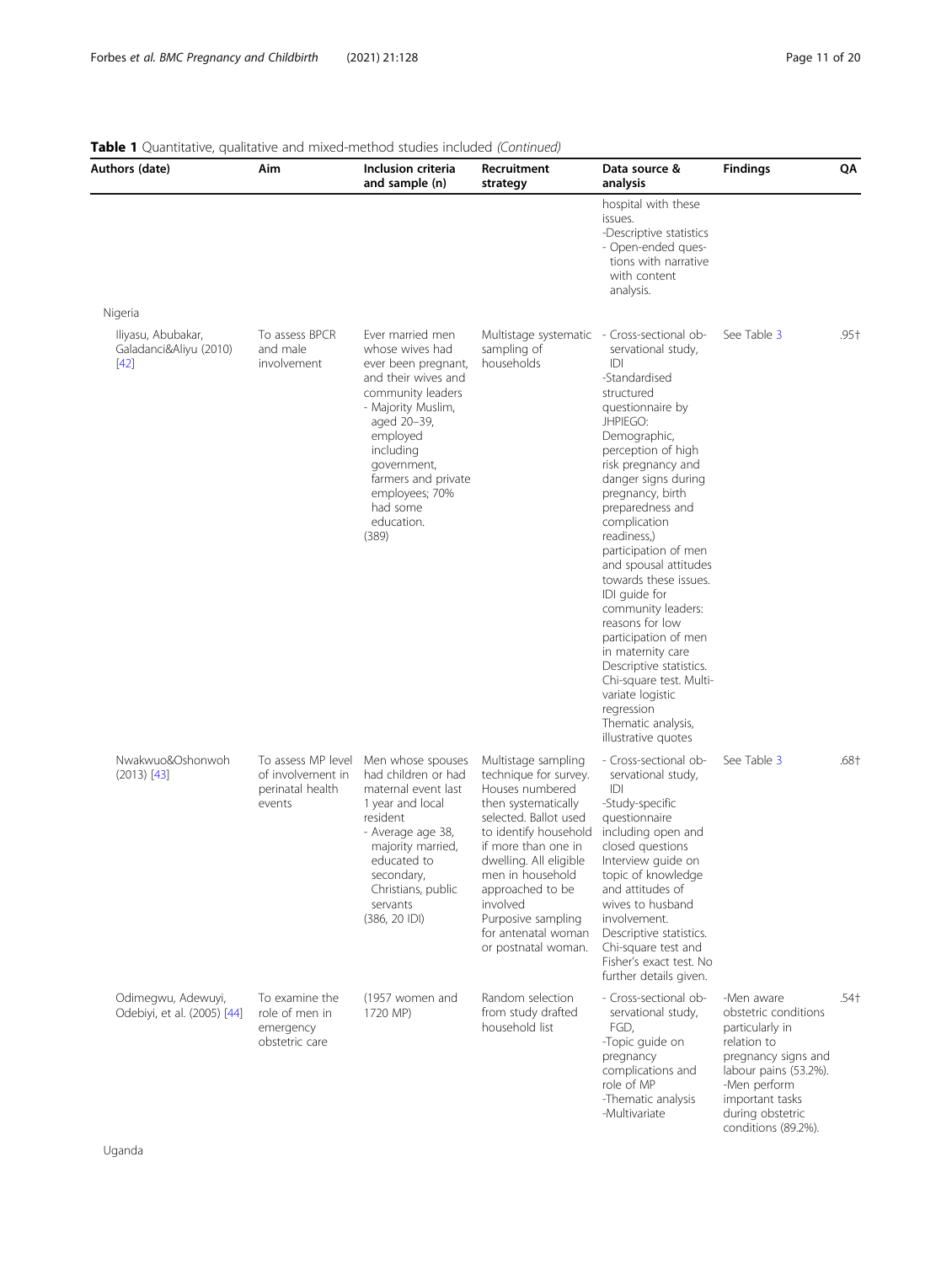| Authors (date)                          | Aim                                                                                                                                    | Inclusion criteria<br>and sample (n)                                                                                                                                                                                                                                                        | Recruitment<br>strategy                                              | Data source &<br>analysis                                                                                                                                                                                                                                                                                                                                             | <b>Findings</b>                                                                                                                                                                                                    | QA     |
|-----------------------------------------|----------------------------------------------------------------------------------------------------------------------------------------|---------------------------------------------------------------------------------------------------------------------------------------------------------------------------------------------------------------------------------------------------------------------------------------------|----------------------------------------------------------------------|-----------------------------------------------------------------------------------------------------------------------------------------------------------------------------------------------------------------------------------------------------------------------------------------------------------------------------------------------------------------------|--------------------------------------------------------------------------------------------------------------------------------------------------------------------------------------------------------------------|--------|
| Singh, Lample& Earnest<br>$(2014)$ [45] | To understand<br>men's<br>participation in<br>MCH, and' men's<br>and women's<br>views on<br>increased male<br>partners'<br>involvement | Women who were<br>pregnant or gave<br>birth in last $1-3$<br>years and MP, and<br>key informants<br>Religion Christian or<br>Muslim depending<br>on village, majority<br>married, majority<br>18-28 years old,<br>majority $1-2$ or $3-7$<br>children.<br>$(35)$ : 23 women and<br>$12$ men | Purposive and<br>opportunistic<br>sampling through<br>key informants | - Cross-sectional ob-<br>servational study,<br><b>FGD</b><br>-Study specific self-<br>report questionnaire<br>for men and women<br>Topic quide for FGD:<br>birth preparations,<br>ANC, health services,<br>involvement of men<br>and factors<br>impacting pregnancy<br>and labour<br>Thematic analysis<br>with triangulation<br>between FGD and<br>questionnaire data | MP involved in<br>pregnancy decisions<br>Women said money<br>was a challenge in<br>birth preparation<br>Money for birth is<br>responsibility of MP<br>Men and women<br>agreed need to<br>improve MP<br>involvement | $.60*$ |

**Table 1** Quantitative, qualitative and mixed-method studies included (Continued)

MP Male partner, FGD Focus group discussions, IDI In-depth interview, SSI Semi-structured interview, SBA Skilled birth attendant, HW Health worker, TBA Traditional birth attendant, ANC Antenatal care, MCH Maternal child health, QA Quality assessment max score 1, JHPIEGO John Hopkins Program for International Education in Gynaecology and Obstetrics, MP Male partner, \* Kmet qualitative checklist, † Kmet quantitative checklist

instead they relied on participants' accounts of preparing for birth.

Male partners were described as playing an important role in pregnancy and birth decisions including preparing for birth and potential complications [\[27](#page-18-0), [45](#page-19-0)]. These processes were complex, involved many people and varied between communities.

It was reported that although women have a central position in pregnancy and birth, they frequently lack decision-making power and resources [[45\]](#page-19-0). Several studies described scenarios where pregnant women lacked agency and were not participants in decision-making processes around their health and body [[16](#page-18-0), [19,](#page-18-0) [22,](#page-18-0) [23](#page-18-0)]. This pertained in particular to decision about when to attend a health facility for a normal birth or to seek help in the case of obstetric complications.

Specific BPCR responsibilities reported for male partners were often related to material support [[16](#page-18-0), [20](#page-18-0), [22](#page-18-0), [40,](#page-19-0) [41,](#page-19-0) [45\]](#page-19-0). The most common role for men was to provide financial support for buying birth items (for example, a birth kit) or providing nutritious food [\[40](#page-19-0)]. Another common role described was to identify and organise transport to a facility [\[18,](#page-18-0) [19,](#page-18-0) [21\]](#page-18-0).

A common conceptualisation was that male partners viewed pregnancy and childbirth as a "natural" process and this then influenced their ideas of how to prepare for birth [[22](#page-18-0)]. This was explained through the use of finances for birth, which would not be used for birth in a facility unless complications occurred, and would instead be used for clothes and food. In general male partners strived to do their best [[26\]](#page-18-0), for example providing adequate care to one's wife was considered a symbol of social status in Malawi [[41\]](#page-19-0). However, men's involvement was often hampered by barriers. Lack of awareness and

poverty were common challenges experienced by male partners in fulfilling their perceived responsibilities [\[16,](#page-18-0) [40](#page-19-0)].

#### Measurement of BPCR in male partners

Fourteen studies reported the level of BPCR or recognition of obstetric danger signs among male partners [[30](#page-18-0)– [32,](#page-19-0) [36](#page-19-0)–[38,](#page-19-0) [41](#page-19-0)–[43](#page-19-0), [49\]](#page-19-0). All except one study [\[49](#page-19-0)] used quantitative methods. Nine studies employed a standardised tool developed by John Hopkins Program for International Education in Gynecology and Obstetrics (JHPIEGO) to measure BPCR (this consisted of using the BPCR tool to identify if male partners had performed the following items: saving money for birth; identifying transport; identifying the birth location; knowing the signs of pregnancy complications; identifying a skilled birth attendant, identifying someone to donate blood) or measured the recognition of pregnancy danger signs (please see Table [4](#page-15-0) for a full list) [\[28](#page-18-0)–[31,](#page-18-0) [34,](#page-19-0) [35,](#page-19-0) [37,](#page-19-0) [42](#page-19-0), [43](#page-19-0)]. Each study adapted the questionnaire to local conditions. Three studies used a study specific questionnaire to measure BPCR [\[38](#page-19-0), [41](#page-19-0), [43](#page-19-0)]. Two studies reported aspects of BPCR through a questionnaire designed for other purposes [\[32](#page-19-0), [36](#page-19-0)].

As displayed in Table [3](#page-14-0), proportions of male partners who had completed each BPCR indicator varied between studies. Commonly performed actions included: saving money, 20–99%; purchasing a birth kit, 38–54%; organising transport, 10–69%; and identifying where to go in an emergency, 2–78%. The least commonly performed actions included: identifying a skilled birth attendant, 1– 41% and identifying a blood donor, 0–18%.

As displayed in Table [4](#page-15-0), there was variability in the way studies reported men's recognition of various pregnancy, childbirth and postpartum danger signs. Pregnancy danger signs were more commonly reported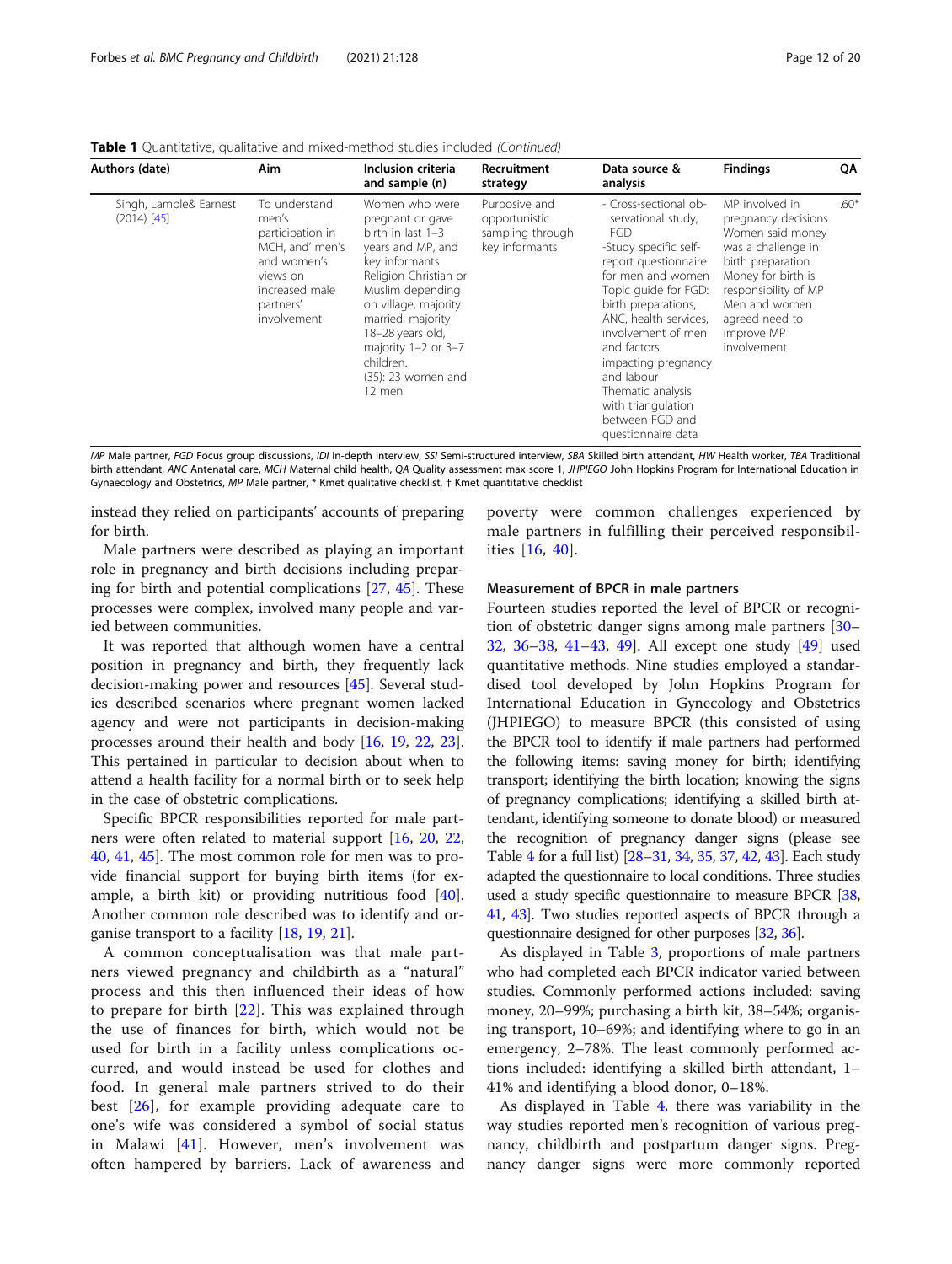## <span id="page-12-0"></span>Table 2 Intervention studies included

|                                                                    |                                                                | Interventional studies $n = 1983$ and 12 FGD                                                                                                                                            |                                                                                                                                                                                                                |                                                                                                                                                                                                                                                                                                                                        |                                                                                                                                                                  |                                                                                                                                                                                                                                               |                                                                                                                                                                                                                                                                                                                                                                                                                                                                                                                                                                                                                  |        |
|--------------------------------------------------------------------|----------------------------------------------------------------|-----------------------------------------------------------------------------------------------------------------------------------------------------------------------------------------|----------------------------------------------------------------------------------------------------------------------------------------------------------------------------------------------------------------|----------------------------------------------------------------------------------------------------------------------------------------------------------------------------------------------------------------------------------------------------------------------------------------------------------------------------------------|------------------------------------------------------------------------------------------------------------------------------------------------------------------|-----------------------------------------------------------------------------------------------------------------------------------------------------------------------------------------------------------------------------------------------|------------------------------------------------------------------------------------------------------------------------------------------------------------------------------------------------------------------------------------------------------------------------------------------------------------------------------------------------------------------------------------------------------------------------------------------------------------------------------------------------------------------------------------------------------------------------------------------------------------------|--------|
| <b>Authors</b><br>(date)                                           | Country &<br>Study<br>design                                   | Aim                                                                                                                                                                                     | Inclusion<br>criteria and<br>sample (n)                                                                                                                                                                        | Intervention<br>details &<br>duration                                                                                                                                                                                                                                                                                                  | Sampling<br>and<br>recruitment<br>strategy                                                                                                                       | Data source &<br>analysis                                                                                                                                                                                                                     | <b>Findings</b>                                                                                                                                                                                                                                                                                                                                                                                                                                                                                                                                                                                                  | QΑ     |
| Nigeria                                                            |                                                                |                                                                                                                                                                                         |                                                                                                                                                                                                                |                                                                                                                                                                                                                                                                                                                                        |                                                                                                                                                                  |                                                                                                                                                                                                                                               |                                                                                                                                                                                                                                                                                                                                                                                                                                                                                                                                                                                                                  |        |
| Ibrahim<br>et al. (2014)<br>$[46]$                                 | Nigeria:<br>Quasi-<br>experimental<br>study                    | To assess the<br>effect of a health<br>promotion<br>intervention on<br>MP involvement in<br><b>BPCR</b>                                                                                 | Married men<br>whose wives<br>had been<br>pregnant in<br>preceding 3<br>years<br>$(205$ pre and<br>206 post)                                                                                                   | Behavioural<br>intervention Five<br>interactive<br>workshops. A film<br>shown and<br>discussion.<br>Almanacs with<br>messages of MP<br>involvement and<br>reproductive<br>health                                                                                                                                                       | Multistage<br>random<br>sampling of<br>intervention<br>and control<br>group                                                                                      | Standardised<br>survey and<br>qualitative<br>interviews with all<br>participants.<br>-Pre-post surveys<br>analysed.<br>Qualitative data<br>thematically<br>analysed.                                                                          | No increase or<br>change in BPCR<br>following<br>intervention.<br>Qualitative analysis<br>revealed religious<br>beliefs prohibited<br><b>BPCR</b>                                                                                                                                                                                                                                                                                                                                                                                                                                                                | .45+   |
| Tanzania                                                           |                                                                |                                                                                                                                                                                         |                                                                                                                                                                                                                |                                                                                                                                                                                                                                                                                                                                        |                                                                                                                                                                  |                                                                                                                                                                                                                                               |                                                                                                                                                                                                                                                                                                                                                                                                                                                                                                                                                                                                                  |        |
| Mushi,<br>Mpembeni<br>& Jahn<br>$(2010)$ [47]                      | Tanzania:<br>Quasi<br>experimental                             | To develop, test<br>and assess safe<br>motherhood<br>intervention                                                                                                                       | Pregnant<br>women and<br>their partners<br>Age 19-53,<br>median 29.<br>62% married,<br>most married<br>by 18 years<br>old, 41%<br>never been<br>to school.<br>94% Muslim<br>(242:153)<br>women, 69<br>partners | Safe Motherhood<br>Intervention<br>Home visits with<br>pregnant women<br>and husband and<br>key community<br>members about<br>danger signs,<br>complications,<br>BPCR, ANC, and<br>birth with a skilled<br>attendant                                                                                                                   | Random<br>sample of<br>residents in<br>four villages<br>pre and post<br>intervention                                                                             | Questionnaire:<br>demographic,<br>attendance ANC.<br>risk factors, referral<br>status, place of<br>birth. Qualitative:<br>iSSI with closed<br>and open-ended<br>questions. Referral<br>information.<br>-Outcomes<br>compared pre and<br>post. | -No significant<br>differences in MP<br>knowledge of<br>danger signs<br>between pre and<br>post intervention<br>-MP awareness of:<br>3 risk practices<br>during pregnancy<br>pre 58 (58%) vs<br>post 39 (55%); 3<br>danger signs<br>during pregnancy<br>pre 54 (54%) vs 42<br>$(60.9\%)$ ; 3<br>complications<br>during delivery pre<br>41 (41%) vs post<br>36 (52.2%); 3<br>practices that<br>contribute to<br>delay in seeking<br>care pre 52 (52%)<br>vs post 40 (58%);<br>MP who did not<br>believe pregnancy<br>complications are<br>due to non-<br>observance of<br>tradition pre 36<br>(36%) vs 40 (58%). | $.67+$ |
| August,<br>Pembe,<br>Mpembeni,<br>Axemo &<br>Darj (2016)<br>$[48]$ | Tanzania:<br>Quantitative<br>pre/post<br>quasi<br>experimental | To evaluate the<br>Home Based Life<br>Saving Skills in<br>terms of male<br>knowledge of<br>danger signs, joint<br>decision making,<br>birth preparedness<br>and attending<br><b>ANC</b> | Men with<br>partners who<br>gave birth in<br>last 2 years<br>(1426)                                                                                                                                            | Home Based Life<br>Saving Skills<br>-Joint training of<br>pregnant women<br>and family<br>Aim to educate<br>about BPCR,<br>danger signs,<br>promote health<br>seeking behaviour<br>and provide skills<br>to handle<br>emergencies<br>Teaching through<br>checklists, skill<br>acquisition and<br>Take Action cards<br>Four home visits | Two-stage<br>cluster<br>sampling,<br>random<br>sampling of<br>villages with<br>all eligible<br>men<br>approached.<br>-intervention<br>and<br>comparison<br>group | Standardised<br><b>JHPIEGO</b><br>questionnaire<br>Descriptive<br>statistics, net<br>intervention effect<br>difference<br>between baseline<br>and endline in<br>intervention minus<br>effect in<br>comparison group                           | Outcomes<br>reported as Net<br>Intervention Effect<br>(NIE): Effect of the<br>intervention on<br>male involvement:<br>$-3+$ danger signs<br>during pregnancy,<br>3+ during<br>childbirth, and 3+<br>during postpartum<br>$NIE = 27\%$ (CI:<br>15.3-38.5; $p <$<br>$0.001$ ).<br>-MP who made<br>three or more BP/<br>CR actions<br>increased                                                                                                                                                                                                                                                                     | 1. †   |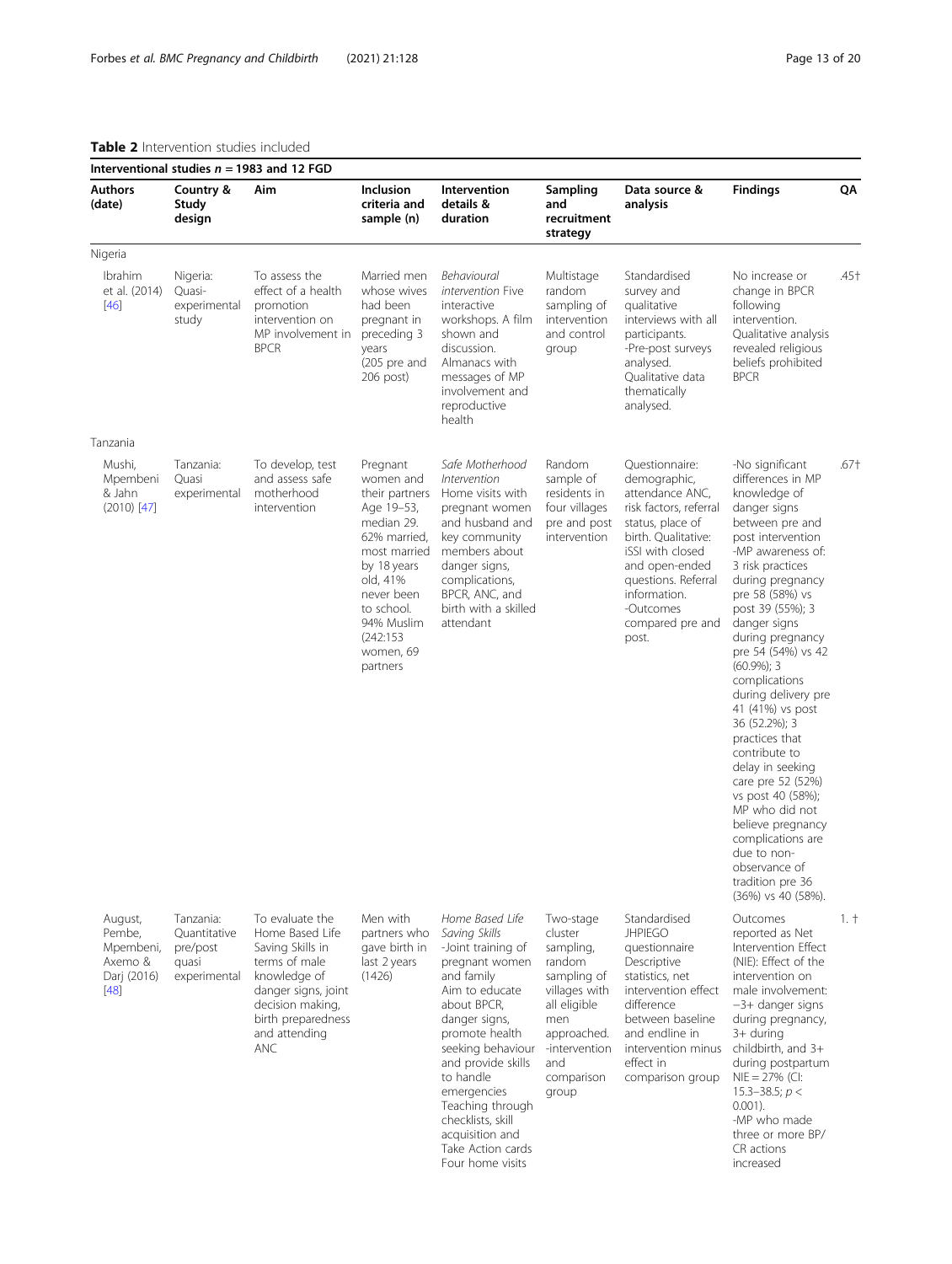|                                                |                                            | Interventional studies $n = 1983$ and 12 FGD                                                                                                                    |                                                                                                                   |                                                                                                                                                                                                                                                                                                                         |                                            |                                                   |                                                                                                                                                                                                                                                                                                                                                                                                                                                                                                                                                      |        |
|------------------------------------------------|--------------------------------------------|-----------------------------------------------------------------------------------------------------------------------------------------------------------------|-------------------------------------------------------------------------------------------------------------------|-------------------------------------------------------------------------------------------------------------------------------------------------------------------------------------------------------------------------------------------------------------------------------------------------------------------------|--------------------------------------------|---------------------------------------------------|------------------------------------------------------------------------------------------------------------------------------------------------------------------------------------------------------------------------------------------------------------------------------------------------------------------------------------------------------------------------------------------------------------------------------------------------------------------------------------------------------------------------------------------------------|--------|
| <b>Authors</b><br>(date)                       | Country &<br>Study<br>design               | Aim                                                                                                                                                             | Inclusion<br>criteria and<br>sample (n)                                                                           | Intervention<br>details &<br>duration                                                                                                                                                                                                                                                                                   | Sampling<br>and<br>recruitment<br>strategy | Data source &<br>analysis                         | <b>Findings</b>                                                                                                                                                                                                                                                                                                                                                                                                                                                                                                                                      | QA     |
|                                                |                                            |                                                                                                                                                                 |                                                                                                                   |                                                                                                                                                                                                                                                                                                                         |                                            |                                                   | significantly, $NIE =$<br>26.8%, CI: 15.3-<br>38.2; $p < 0.001$ ).                                                                                                                                                                                                                                                                                                                                                                                                                                                                                   |        |
| Uganda                                         |                                            |                                                                                                                                                                 |                                                                                                                   |                                                                                                                                                                                                                                                                                                                         |                                            |                                                   |                                                                                                                                                                                                                                                                                                                                                                                                                                                                                                                                                      |        |
| Ekirapa-<br>Kiracho<br>et al. (2016)<br>$[49]$ | Uganda:<br>Evaluation<br>study FGD,<br>IDI | To reflect on<br>gains, challenges<br>and lessons learnt<br>from working with<br>communities to<br>improve maternal<br>and newborn<br>health in rural<br>Uganda | Women who<br>recently gave<br>birth and<br>their partners<br>Community<br>stakeholders<br>(20 IDIs & 12)<br>FGDs) | Participatory<br>Action Research<br><b>MANIFFST</b><br>(maternal and<br>neonatal<br>implementation<br>for equitable<br>systems)<br>Aim to increase<br>maternal and<br>newborn health<br>through<br>community<br>awareness<br>Intervention:<br>diagnose<br>problem, plan<br>action, take<br>action, learn from<br>action | Not<br>described                           | Topic quide not<br>described<br>Thematic analysis | -No quantitative<br>analysis of MP<br><b>BPCR</b> changes<br>-Men and women<br>anecdotally<br>reported increased<br>awareness about<br><b>BPCR</b><br>-Alternative<br>communication<br>strategies are<br>needed to reach<br>men outside the<br>minority who<br>were involved in<br>home visits and<br>community<br>meetings<br>-Some changes<br>were observed<br>among men<br>following<br>intervention, e.g.<br>increased support<br>via nutritious diets,<br>purchasing birth<br>items, and saving<br>for childbirth said<br>women during<br>FGDs. | $.60*$ |

## Table 2 Intervention studies included (Continued)

MP Male partner, FGD Focus group discussions, IDI In-depth interview, SSI Semi-structured interview, SBA Skilled birth attendant, HW Health worker, TBA Traditional birth attendant, ANC Antenatal care, MCH Maternal child health, QA Quality assessment max score 1, JHPIEGO John Hopkins Program for International Education in Gynecology and Obstetrics, MP Male partner, \* Kmet qualitative checklist, † Kmet quantitative checklist, NIE Net Intervention Effect (difference between baseline and endline in intervention minus comparison group)

indicators (compared to childbirth or postpartum). Several studies reported that very small proportions of male partners indicated recognition of danger signs (< 15% recognition for most indicators) [[30](#page-18-0), [35](#page-19-0), [37,](#page-19-0) [42\]](#page-19-0). The remaining studies reported reasonably low rates (< 60% for most indicators) [\[28,](#page-18-0) [31,](#page-18-0) [34,](#page-19-0) [43\]](#page-19-0).

## Conceptualisation of male partner involvement in responding to obstetric complications

Eleven studies reported information about male partners role in responding to complications [[16](#page-18-0)–[20](#page-18-0), [22](#page-18-0)–[26,](#page-18-0) [41](#page-19-0)]. All, but one study, were qualitative [[41\]](#page-19-0).

In all descriptions of families responding to complications, male partners were central to the decision making process [[16](#page-18-0)–[20](#page-18-0), [22](#page-18-0)–[26,](#page-18-0) [41](#page-19-0)]. Two studies reported that male partners were involved in maternal healthcare only when pregnancy complications occurred [[16,](#page-18-0) [17\]](#page-18-0). Frequently the decisions male partners made in relation to

preparing for birth were not unilateral, but involved consultation with women, other family members such as male partners' mothers or traditional birth attendants [[16,](#page-18-0) [19,](#page-18-0) [27,](#page-18-0) [41](#page-19-0)].

The conceptualisation of complications in childbirth by study participants was a mixture of medical and spiritual conditions. Responses were guided by these ideas, some conditions requiring medical treatment and others needing guidance from a traditional birth attendant (TBA). For example in one study male partners would seek advice from a spiritual healer instead of a health facility if their partner experienced convulsions while pregnant [\[22](#page-18-0)].

In general, male partners were found to be involved throughout the process of responding to complications. In the healthcare setting there were reports that male partners were not always welcomed. Some men described being excluded by health professionals or not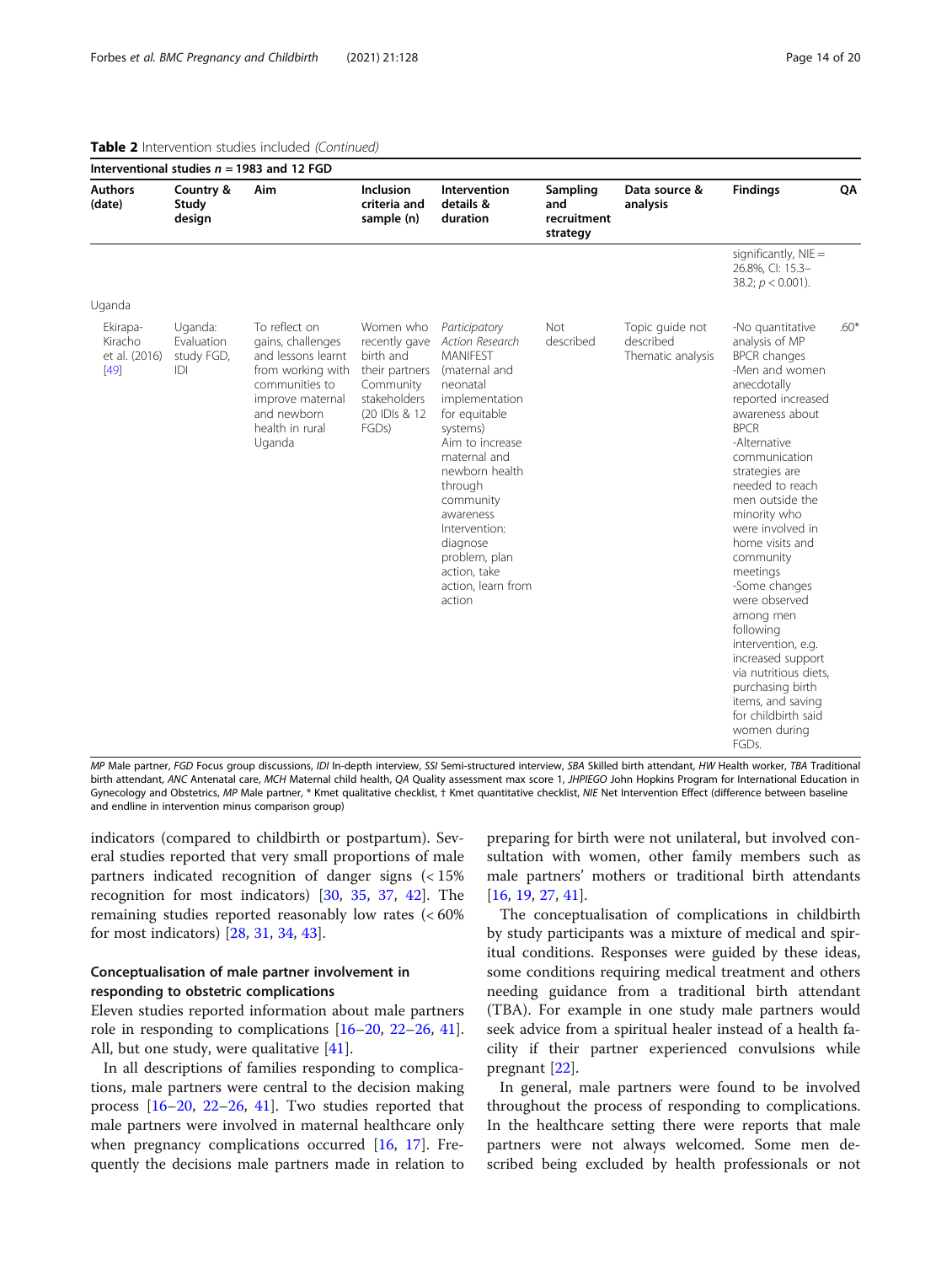| Standardised measurement of BPCR n (%)                     |                                |                                       |                                 |                                |                                       |                                                   | Study specific measurement of BPCR n (%) |                              |                                       |                                     |
|------------------------------------------------------------|--------------------------------|---------------------------------------|---------------------------------|--------------------------------|---------------------------------------|---------------------------------------------------|------------------------------------------|------------------------------|---------------------------------------|-------------------------------------|
| <b>Birth preparedness</b><br>and complication<br>readiness | Tanzania<br>$(n = 756)$<br> 37 | <b>Ethiopia</b><br>$(n = 824)$<br> 30 | Ethiopia<br>$(n = 592)$<br>[31] | Nigeria<br>$(n = 382)$<br>[42] | <b>Ethiopia</b><br>$(n = 406)$<br> 28 | <b>Ethiopia</b><br>$(n = 398)$<br>$\mathbf{[29]}$ | Ghana<br>$(n = 256)$<br> 32              | Rwanda<br>$(n = 396)$<br> 36 | <b>Tanzania</b><br>$(n = 121)$<br> 38 | <b>Malawi</b><br>$(n = 389)$<br> 41 |
| Identified birth kit                                       | 394<br>(54.3%)                 | 309<br>(37.5%)                        | <b>NR</b>                       | <b>NR</b>                      | 354<br>(86.5%)                        | 301 (80%)                                         | <b>NR</b>                                | <b>NR</b>                    | <b>NR</b>                             | <b>NR</b>                           |
| Saved money for<br>healthcare/ emergency                   | 342<br>$(47.2\%)$              | 218<br>(26.5%)                        | 446<br>(75.3%)                  | 76 (19.5%)                     | 158<br>$(39.6\%)$                     | 287<br>$(76.3\%)/$<br>215 (57%)                   | 254 (99%)                                | <b>NR</b>                    | 62.9%                                 | <b>NR</b>                           |
| Identified transport                                       | 74 (10.2%)                     | 91 (11%)                              | 357<br>(60.3%)                  | 94 (24.2%)                     | 178<br>$(44.6\%)$                     | 246<br>(65.4%)                                    | <b>NR</b>                                | 242 (69%)                    | <b>NR</b>                             | 99%                                 |
| Identified birthplace/<br>where to go in<br>emergency      | 13 (1.8%)                      | 25 (3%)                               | 437<br>$(73.8\%)$               | <b>NR</b>                      | 218<br>$(54.6\%)$                     | 234<br>$(62.2\%)$                                 | <b>NR</b>                                | <b>NR</b>                    | <b>NR</b>                             | 82.9%                               |
| Identified skilled birth<br>attendant                      | $6(0.8\%)$                     | 67 (8.1%)                             | 242<br>(40.9%                   | 24 (6.2%)                      | 117<br>(29.3%)                        | 123<br>(32.7%)                                    | <b>NR</b>                                | <b>NR</b>                    | <b>NR</b>                             | <b>NR</b>                           |
| Identified blood donor                                     | $1(0.1\%)$                     | $3(.4\%)$                             | 108<br>(18.2%)                  | 3(.8%)                         | 190<br>(47.6%)                        | 65 (17.3%)                                        | <b>NR</b>                                | <b>NR</b>                    | <b>NR</b>                             | <b>NR</b>                           |
| Made no preparations                                       | 205<br>(28.3%)                 | 256<br>$(31.1\%)$                     | <b>NR</b>                       | <b>NR</b>                      | <b>NR</b>                             | <b>NR</b>                                         | <b>NR</b>                                | <b>NR</b>                    | <b>NR</b>                             | <b>NR</b>                           |
| Made one preparation                                       | (43.7%)                        | 363<br>$(44.1\%)$                     | <b>NR</b>                       | <b>NR</b>                      | <b>NR</b>                             | <b>NR</b>                                         | <b>NR</b>                                | <b>NR</b>                    | <b>NR</b>                             | <b>NR</b>                           |
| Made at least three<br>preparations                        | 87 (11.2%)                     | 82 (9.9%)                             | <b>NR</b>                       | <b>NR</b>                      | <b>NR</b>                             | <b>NR</b>                                         | <b>NR</b>                                | <b>NR</b>                    | <b>NR</b>                             | <b>NR</b>                           |
| Made five or more<br>preparations                          | <b>NR</b>                      | <b>NR</b>                             | 324<br>(54.7%)                  | <b>NR</b>                      | 187<br>$(46.9\%)$                     | 227<br>(60.4%)                                    | <b>NR</b>                                | <b>NR</b>                    | <b>NR</b>                             | <b>NR</b>                           |

#### <span id="page-14-0"></span>Table 3 Rate of BPCR among male partners

NR Not reported

having a clear role [\[18](#page-18-0), [24](#page-18-0), [26](#page-18-0)]. In the home setting partners were responsible for sourcing and administering several types of medications [[25\]](#page-18-0). Emotionally male partners were impacted by the experience of pregnancy complications with experiences characterised by intense fear, worry and loss [\[24\]](#page-18-0).

It was noted that although male partners often played a key role in decisions around maternal health, they lacked knowledge on maternal and child health [[20,](#page-18-0) [22](#page-18-0), [40\]](#page-19-0). Both women and men reported a desire for men to be more knowledgeable about BPCR [[22](#page-18-0)].

## Interventions to improve BPCR or knowledge of danger signs among male partners

The findings from four trials of interventions to improve levels of male partner knowledge of BPCR or awareness of danger signs are summarised in Table [2](#page-12-0) Evaluation methods were mixed in the complexity of analyses and type of data collected - which prohibits reliable comparison. The most methodologically robust evaluation did report a significant improvement in male partners' awareness of danger signs  $[48]$ ; the remaining three did not report any improvement.

## **Discussion**

To our knowledge, this is the first scoping review conducted of sub-Saharan studies on the involvement of male partners in BPCR and response to obstetric emergencies. The synthesis of the literature on this topic has implications for research, policy and practice across the region.

## Extent and quality of research into male partner involvement in BPCR

The diversity of study designs, aims and source countries in this body of literature reflects an emerging stage of research; as a result, the review yielded strong evidence in some areas and gaps in others. The evidence from quantitative studies may be regarded as limited because most of the study designs sit low on the hierarchy of evidence [[50\]](#page-19-0) and the samples/studies do not represent all of the Sub-Saharan Africa. The studies are limited to certain regions within the countries studied and lack population level results. There is a distinct lack of higher-level research, for example robust research trialling interventions to increase male involvement in BPCR. Although the average quality of included studies was reasonable, it is not possible to generalise based on the large proportion of qualitative research.

However, for research at an emergent stage, the evidence did contain some strengths. One of the strengths is the inclusion of several studies using qualitative methods by local researchers (often in local dialects). This suggests there has been an effort to conceptualise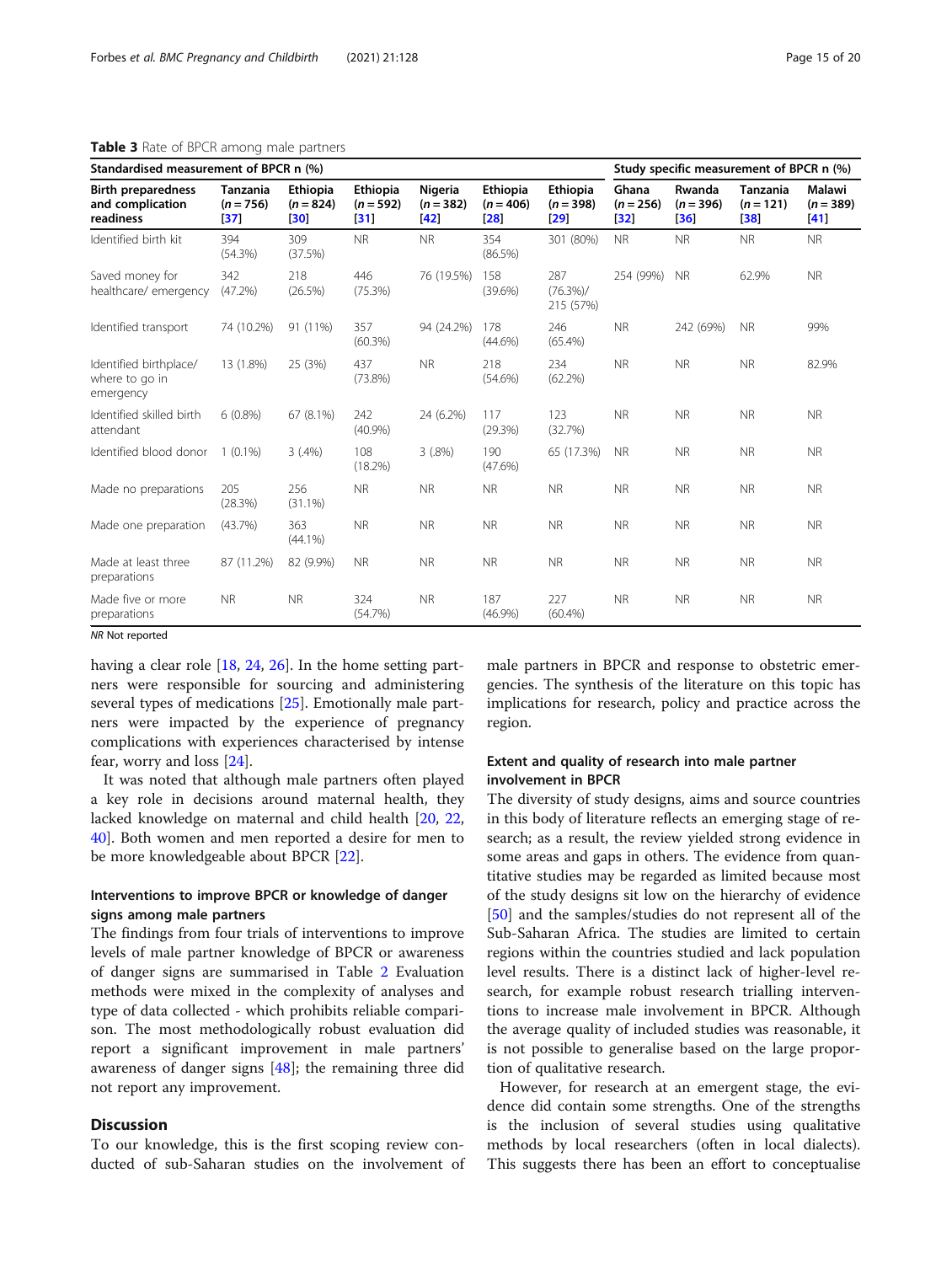| <b>Rable +</b> Male partners informedge or danger sights<br>MP knowledge of Danger signs n (%) |                               |                             |                             |                              |                             |                              |                               |                            |
|------------------------------------------------------------------------------------------------|-------------------------------|-----------------------------|-----------------------------|------------------------------|-----------------------------|------------------------------|-------------------------------|----------------------------|
| Obstetric danger<br>signs                                                                      | Tanzania ( $n =$<br>756) [37] | Ethiopia $(n=$<br>824) [30] | Ethiopia $(n=$<br>592) [31] | Nigeria ( $n =$<br>389) [42] | Ethiopia $(n=$<br>406) [28] | Nigeria ( $n =$<br>386) [43] | Nigeria ( $n =$<br>1627) [34] | Nigeria $(n=$<br>259) [35] |
| During pregnancy                                                                               |                               |                             |                             |                              |                             |                              |                               |                            |
| High fever                                                                                     | 157 (21.6%)                   | 105 (12.7%)                 | <b>NR</b>                   | 16 (4.1%)                    | <b>NR</b>                   | 233 (60.4%)                  | <b>NR</b>                     | <b>NR</b>                  |
| Severe<br>abdominal pain                                                                       | 107 (14.7%)                   | 97 (11.8%)                  | <b>NR</b>                   | <b>NR</b>                    | <b>NR</b>                   | <b>NR</b>                    | <b>NR</b>                     | <b>NR</b>                  |
| Excessive vaginal<br>bleeding                                                                  | 79 (10.1%)                    | 94 (11.4%)                  | <b>NR</b>                   | 202 (51.9%)                  | 213 (53.4%)                 | 226 (58.9%)                  | <b>NR</b>                     | 30 (11.6%)                 |
| Abnormal body<br>movements                                                                     | 70 (9.6%)                     | 61 (7.4%)                   | <b>NR</b>                   | 60 (15.4%)                   | <b>NR</b>                   | 199 (51.6%)                  | <b>NR</b>                     | <b>NR</b>                  |
| Severe headache                                                                                | 61 (8.4%)                     | 70 (8.5%)                   | <b>NR</b>                   | 35 (9.0%)                    | <b>NR</b>                   | 230 (59.6%)                  | <b>NR</b>                     | <b>NR</b>                  |
| Swollen hands<br>face                                                                          | 22 (3%)                       | 59 (7.2%)                   | <b>NR</b>                   | 65 (16.7%)                   | 165 (41.4%)                 | 219 (56.7%)                  | <b>NR</b>                     | <b>NR</b>                  |
| Loss of<br>consciousness                                                                       | 15 (2.1%)                     | 33 (4%)                     | <b>NR</b>                   | 129 (33.2%)                  | <b>NR</b>                   | <b>NR</b>                    | <b>NR</b>                     | <b>NR</b>                  |
| <b>Blurred</b> vision                                                                          | 6(.8%)                        | 13 (1.6%)                   | <b>NR</b>                   | 36 (9.3%)                    | 117 (29.3%)                 | <b>NR</b>                    | <b>NR</b>                     | <b>NR</b>                  |
| Paleness                                                                                       | <b>NR</b>                     | <b>NR</b>                   | <b>NR</b>                   | <b>NR</b>                    | <b>NR</b>                   | 206 (53.4%)                  | <b>NR</b>                     | <b>NR</b>                  |
| During childbirth                                                                              |                               |                             |                             |                              |                             |                              |                               |                            |
| Excessive vaginal<br>bleeding                                                                  | 165 (22.7%)                   | 102 (12.4%)                 | <b>NR</b>                   | <b>NR</b>                    | 264 (66.2%)                 | 150 (38.9%)                  | <b>NR</b>                     | <b>NR</b>                  |
| Convulsions                                                                                    | 101 (13.9%)                   | 54 (6.5%)                   | <b>NR</b>                   | <b>NR</b>                    | 163 (40.9%)                 | 22 (5.7%)                    | <b>NR</b>                     | <b>NR</b>                  |
| Retained<br>placenta                                                                           | 65 (9%)                       | 37 (4.5%)                   | <b>NR</b>                   | <b>NR</b>                    | 120 (30.1%)                 | 214 (55.4%)                  | <b>NR</b>                     | 26 (10.0%)                 |
| High fever                                                                                     | 42 (5.8%)                     | 98 (11.9%)                  | <b>NR</b>                   | <b>NR</b>                    | <b>NR</b>                   | <b>NR</b>                    | <b>NR</b>                     | <b>NR</b>                  |
| Prolonged<br>labour                                                                            | 35 (4.8%)                     | 85 (10.3%)                  | <b>NR</b>                   | <b>NR</b>                    | 169 (42.4%)                 | <b>NR</b>                    | <b>NR</b>                     | <b>NR</b>                  |
| Severe headache                                                                                | 29 (4%)                       | 64 (7.8%)                   | <b>NR</b>                   | <b>NR</b>                    | <b>NR</b>                   | <b>NR</b>                    | <b>NR</b>                     | <b>NR</b>                  |
| Loss of<br>consciousness                                                                       | 13 (1.8%)                     | 29 (3.5%)                   | <b>NR</b>                   | <b>NR</b>                    | <b>NR</b>                   | <b>NR</b>                    | <b>NR</b>                     | <b>NR</b>                  |
| During<br>postpartum                                                                           |                               |                             |                             |                              |                             | <b>NR</b>                    |                               |                            |
| Excessive vaginal 129 (17.8%)<br>bleeding                                                      |                               | 105 (12.7%)                 | <b>NR</b>                   | <b>NR</b>                    | 137 (34.3%)                 | <b>NR</b>                    | <b>NR</b>                     | <b>NR</b>                  |
| High fever                                                                                     | 52 (7.2%)                     | 99 (12%)                    | <b>NR</b>                   | <b>NR</b>                    | 84 (21.1%)                  | <b>NR</b>                    | <b>NR</b>                     | <b>NR</b>                  |
| Abnormal body<br>movements                                                                     | 37 (5.1%)                     | 56 (6.8%)                   | <b>NR</b>                   | <b>NR</b>                    | <b>NR</b>                   | <b>NR</b>                    | <b>NR</b>                     | <b>NR</b>                  |
| Loss of<br>consciousness                                                                       | 10 (1.4%)                     | 31 (3.8%)                   | <b>NR</b>                   | $\sf NR$                     | $\sf NR$                    | $\sf NR$                     | ${\sf NR}$                    | ${\sf NR}$                 |
| Foul smelling<br>discharge                                                                     | $8(1.1\%)$                    | 74 (8.9%)                   | <b>NR</b>                   | <b>NR</b>                    | 64 (16%)                    | <b>NR</b>                    | <b>NR</b>                     | 33 (12.7%)                 |
| Severe headache                                                                                | 6(.8%)                        | 78 (9.5%)                   | <b>NR</b>                   | <b>NR</b>                    | <b>NR</b>                   | <b>NR</b>                    | <b>NR</b>                     | <b>NR</b>                  |
| Summary                                                                                        | <b>NR</b>                     | <b>NR</b>                   | <b>NR</b>                   | <b>NR</b>                    | <b>NR</b>                   | <b>NR</b>                    | <b>NR</b>                     | <b>NR</b>                  |
| One sign during<br>pregnancy                                                                   | 389 (53.7%)                   | 407 (49.4%)                 | 250 (42.2%)                 | NR.                          | <b>NR</b>                   | <b>NR</b>                    | <b>NR</b>                     | <b>NR</b>                  |
| Two signs<br>during<br>pregnancy                                                               | <b>NR</b>                     | <b>NR</b>                   | <b>NR</b>                   | <b>NR</b>                    | $\sf NR$                    | $\sf NR$                     | (507) 63.7%/<br>$(352)$ 42.4% | <b>NR</b>                  |
| One sign during<br>childbirth                                                                  | 318 (43.9%)                   | 271 (32.9%)                 | <b>NR</b>                   | <b>NR</b>                    | <b>NR</b>                   | <b>NR</b>                    |                               | <b>NR</b>                  |
| Two signs<br>during childbirth                                                                 | <b>NR</b>                     | <b>NR</b>                   | ΝR                          | NR.                          | <b>NR</b>                   | <b>NR</b>                    | (570) 71.7%/<br>(516) 62.1%   | <b>NR</b>                  |

# <span id="page-15-0"></span>Table 4 Male partners' knowledge of danger signs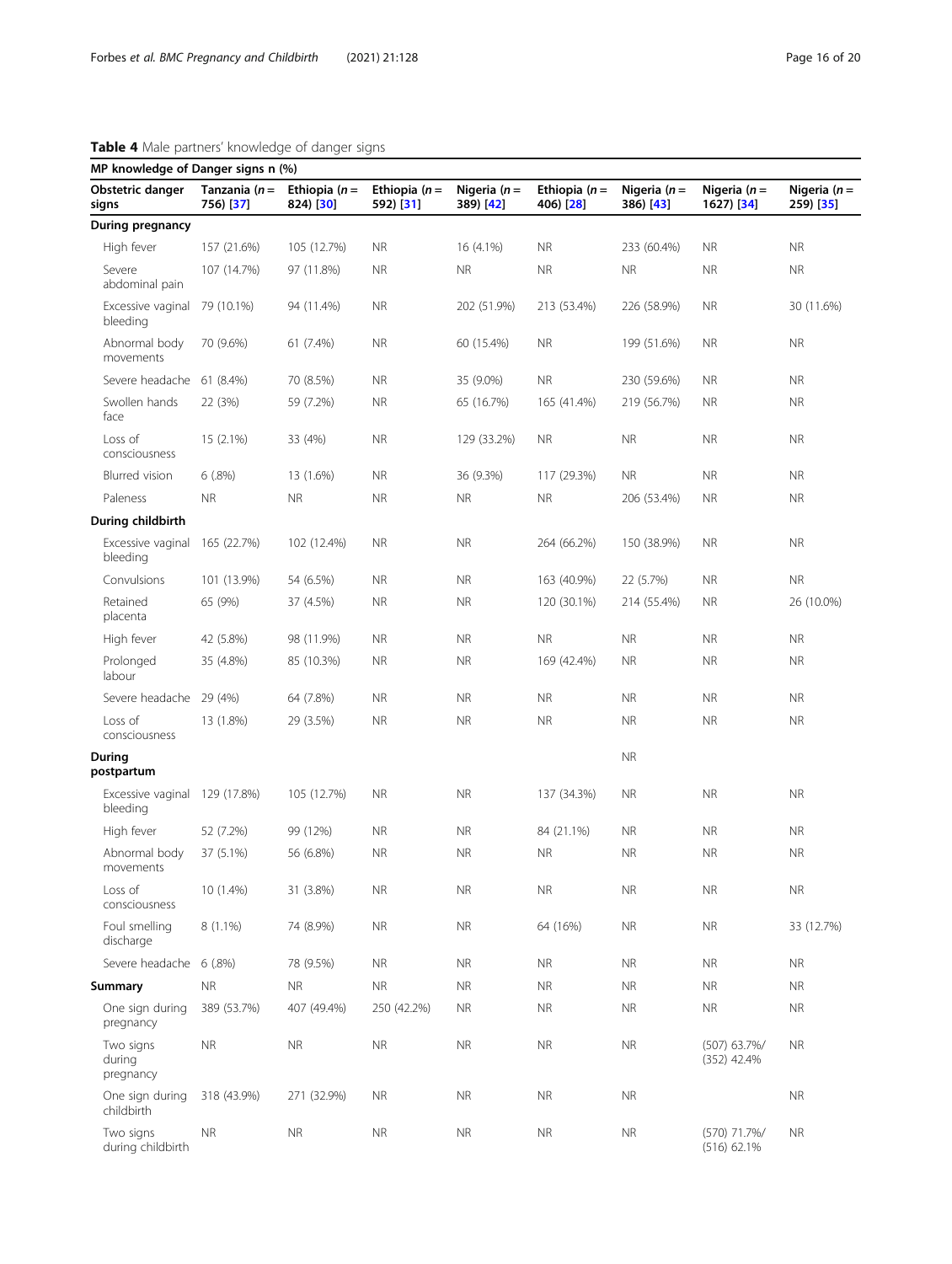| MP knowledge of Danger signs n (%) |                            |                             |                             |                             |                              |                              |                              |                               |
|------------------------------------|----------------------------|-----------------------------|-----------------------------|-----------------------------|------------------------------|------------------------------|------------------------------|-------------------------------|
| Obstetric danger<br>signs          | Tanzania (n =<br>756) [37] | Ethiopia $(n=$<br>824) [30] | Ethiopia $(n=$<br>592) [31] | Nigeria ( $n=$<br>389) [42] | Ethiopia $(n =$<br>406) [28] | Nigeria $(n=$<br>$386)$ [43] | Nigeria $(n=$<br>$1627$ [34] | Nigeria ( $n=$<br>$259)$ [35] |
| One sign<br>postpartum<br>period   | 251 (34.6%)                | 213 (25.8%)                 | <b>NR</b>                   | <b>NR</b>                   | <b>NR</b>                    | <b>NR</b>                    |                              | <b>NR</b>                     |
| Two signs<br>postpartum<br>period  | <b>NR</b>                  | <b>NR</b>                   | <b>NR</b>                   | <b>NR</b>                   | <b>NR</b>                    | <b>NR</b>                    | (429) 53.9%/<br>(290) 34.9%  | <b>NR</b>                     |

Table 4 Male partners' knowledge of danger signs (Continued)

male partner involvement in BPCR in a way that is culturally sensitive and does not impose an inappropriate framework. The development of a standardised tool to measure BPCR [\[6](#page-18-0)] and the use of this tool by the majority of quantitative research projects supports inter-study comparisons, and its adaptation to local contexts ensures culturally appropriateness. The quality assessment revealed most studies were performed with sound methodology and collected data from over 13,000 people. The findings yielded relatively consistent results, despite diverse methods and contexts.

## Conceptualisation of male involvement in BPCR and responding to obstetric emergencies

Defining the role of or conceptualising male partner's involvement in preparing for birth and responding to complications was achieved using qualitative research methods. This is appropriate given the lack of adequate evidence in this area. However qualitative research often has small, selective samples and cannot be used to generalise to the broader populations. Moreover, the geographic coverage of the research was inconsistent across Sub-Sahara Africa, leaving many countries and cultural groups unrepresented and some countries with multiple studies. Consequently, the concepts and roles of male partners' involvement in BPCR can only be used as a guide to inform future research and cannot be considered definitive.

The conceptualisation of male partner involvement yielded key themes across studies. In many contexts male partners had some role in preparing for birth and consistently across studies they were instrumental in responding to obstetric complications. They were directly involved through their position in the chain of decisions and indirectly involved through providing financial and logistical support. The understanding of their role is significant to the development of interventions to support BPCR in families and communities. Knowledge of the male partner's role should be further developed with more widespread research, to inform interventions to increase BPCR in families.

Male partners were interested in taking appropriate action [\[26\]](#page-18-0). However, their involvement did not always

align smoothly with other systems and processes. Participants reported difficulties in dealing with the healthcare system, with some male partners reporting being excluded from healthcare decisions [[39\]](#page-19-0). On the other hand, healthcare staff described delays in providing care because male partners were not available to give permission. Poverty was also described as a common barrier to male partners fulfilling what they saw as their responsibilities [[45](#page-19-0)].

## Measurement of male partner's involvement in BPCR

Measurement of male partner's level of BPCR had some degree of consistency because many studies used the tool developed by JHPIEGO  $[6]$  $[6]$ . However, there were still discrepancies between studies in scoring or summarising the results from the tool (e.g. defining good/ poor BPCR). Although there has been an effort to validate and adapt the standardised tool to different cultural contexts, it is not clear if it has been adapted for use with male partners.

Studies that did not use the tool developed by JHPIEGO contained diverse definitions of BPCR, making it hard to compare. The studies using research specific tools to measure involvement also tended to report higher levels of involvement.

There was little consistency in summarising recognition of danger signs: most studies had unique indicators, which prevented a comparison between studies. This variance was greater between studies not using a standardised measure. For example it was reported that 58% of participants could correctly identify more than nine danger signs when presented and asked if they were 'true' or 'false' [[33\]](#page-19-0) with a study specific questionnaire. Researchers using a standardised measure asked men to spontaneously mention danger signs and found that 42% (37), 49% (30) and 53% (31) of men could not identify more than *one*.

The literature overall presented a general theme that although male partners frequently make decisions about maternal healthcare, in general, they lack knowledge regarding maternal health concerns. This was described in the findings from both qualitative and quantitative papers included in this scoping review. Male partners'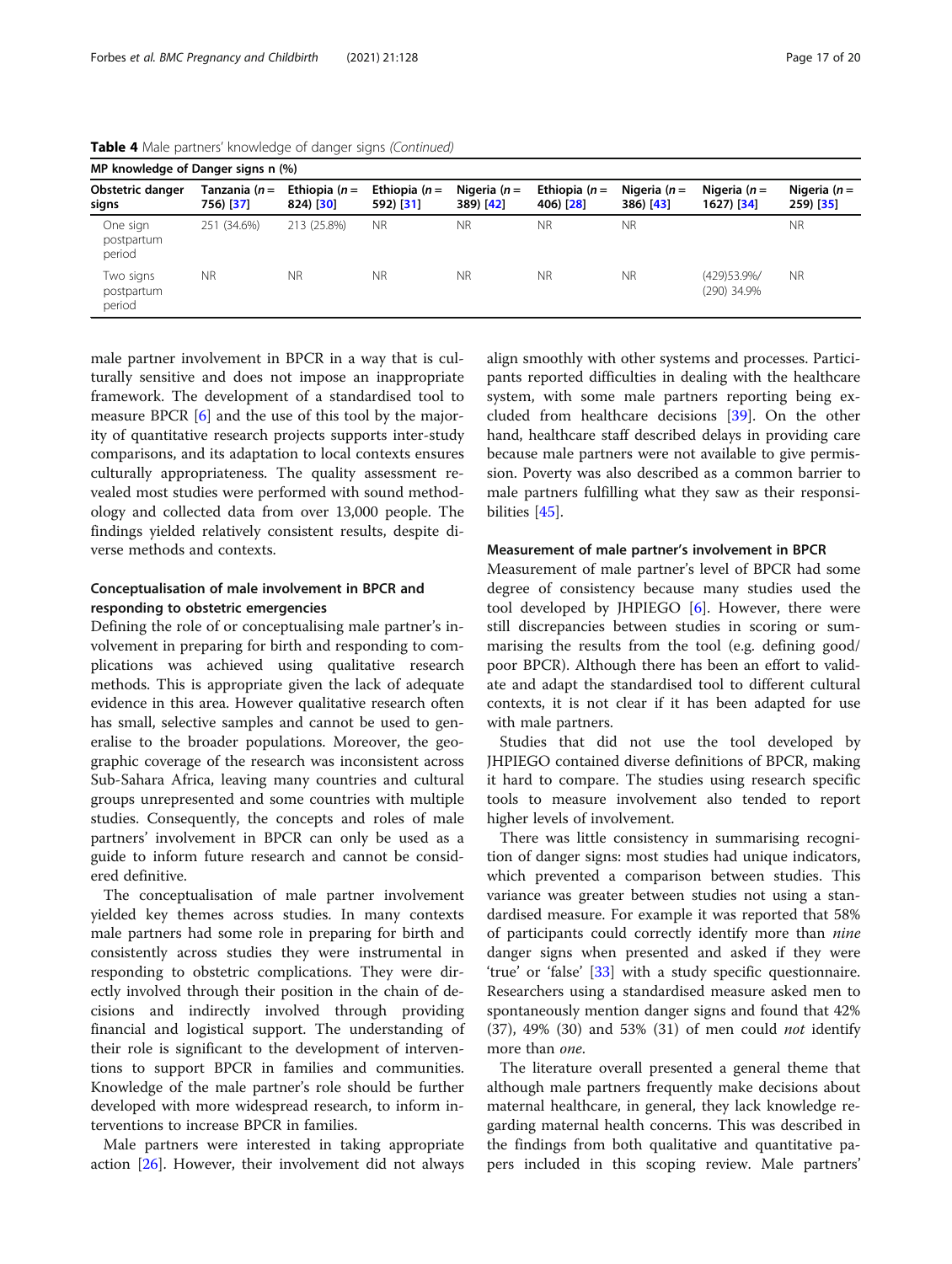<span id="page-17-0"></span>recognition of pregnancy and birth danger signs was poor across all studies and their level of BPCR was generally low. Saving money and purchasing birth items were the most commonly performed actions, and some BPCR actions were almost completely neglected. For instance, very few men identified a potential blood donor or a skilled birth attendant. This increases the risk of adverse pregnancy and birth outcomes. These results suggest that male partner's preparation for birth and complications can often be improved, and this has the potential to improve outcomes for women and children.

#### Interventional studies

Studies of male involvement interventions were the least common type of research with large variation in the quality of methods. Only one interventional study was considered robust and received the maximum QA score of 1 [\[48\]](#page-19-0). Home Based Life Saving Skills provided joint training of pregnant women and family with the aim to educate about BPCR, danger signs, promote health seeking behaviour and provide skills to handle emergencies. This study reported significant improvement in male partners' recognition of pregnancy danger signs, suggesting that properly designed interventions may be useful in improving male partner knowledge.

#### Implications for future research

The gaps revealed in this scoping review provide future research opportunities. In many sub-Saharan African countries, there is inadequate evidence on the role of male partners in preparing for birth and responding to pregnancy complications. From the 46 countries listed as Sub-Sahara Africa by the United Nations, only 10 were identified as having any evidence regarding male involvement in BPCR. Future research could focus on reporting levels of BPCR among male partners in Sub-Saharan countries with long delays in receiving care not represented in this review.

From the countries already represented (for example Ethiopia), future research could focus on examining associations between male partner's level of BPCR and maternal health outcomes. It is assumed because of male partners' role in decision making that increased knowledge of danger signs and BPCR will translate into improved maternal health outcomes [[4\]](#page-18-0), but this hypothesis remains to be tested in different contexts.

Research should also focus on evaluating interventions to improve male partner level of BPCR and knowledge of obstetric complications. This is extremely limited at present and it is not clear what interventions are useful in improving male partner BPCR and knowledge of danger signs.

## Implications for policy, programs and practice

The findings suggest that in specific countries in sub-Saharan Africa, male partners are involved in BPCR and responding to pregnancy complications, yet their level of preparation and knowledge of pregnancy complications is poor. Policies, programs and practice could focus on improving male partners' level of knowledge about complications and the importance of preparing for birth. As with all interventions encouraging male involvement in maternal health, this would need to be performed in a way that did not compromise women's autonomy or safety and may involve additional training for healthcare workers.

## Conclusions

In conclusion, the diversity of study designs, aims and source countries in this body of literature reflects an emerging stage of research; as a result, the review yielded strong evidence in some areas and gaps in others. Male partners' involvement in BPCR and responding to obstetric emergencies can be conceptualised as being centrally involved in responding to complications and having some role in preparing for birth through their position in the chain of decisions and provision of logistic support. However, their knowledge of pregnancy complications and level of preparation for birth is low, suggesting they are making decisions without being fully informed. There is limited evidence on interventions to improve men's knowledge on BPCR and signs of complications, however improvements were recorded following an intervention in Tanzania [\[48\]](#page-19-0). Future research efforts should be focused on producing standardised, culturally appropriate, higher level evidence and randomised controlled trials of interventions. As pregnancy complications are a leading cause of maternal mortality in Sub-Saharan Africa, appropriate preparation for birth and complications by women, male partners, families and the community have the potential to lower these risks.

#### Supplementary Information

The online version contains supplementary material available at [https://doi.](https://doi.org/10.1186/s12884-021-03606-x) [org/10.1186/s12884-021-03606-x](https://doi.org/10.1186/s12884-021-03606-x).

Additional file 1. Contains a supplementary table documenting the search strategy.

#### Abbreviations

BPCR: Birth preparedness and complication readiness; WHO: World health organisation; DHS: Demographic and health survey; MP: Male partner; FGD: Focus group discussions; IDI: In-depth interview; SSI: Semi-structured interview; SBA: Skilled birth attendant; HW: Health worker; TBA: Traditional birth attendant; ANC: Antenatal care; MCH: Maternal child health; QA: Quality assessment; JHPIEGO: John Hopkins Program for International Education in Gynaecology and Obstetrics; \*: Kmet qualitative checklist; †: Kmet quantitative checklist; QA: Quality assessment max score 1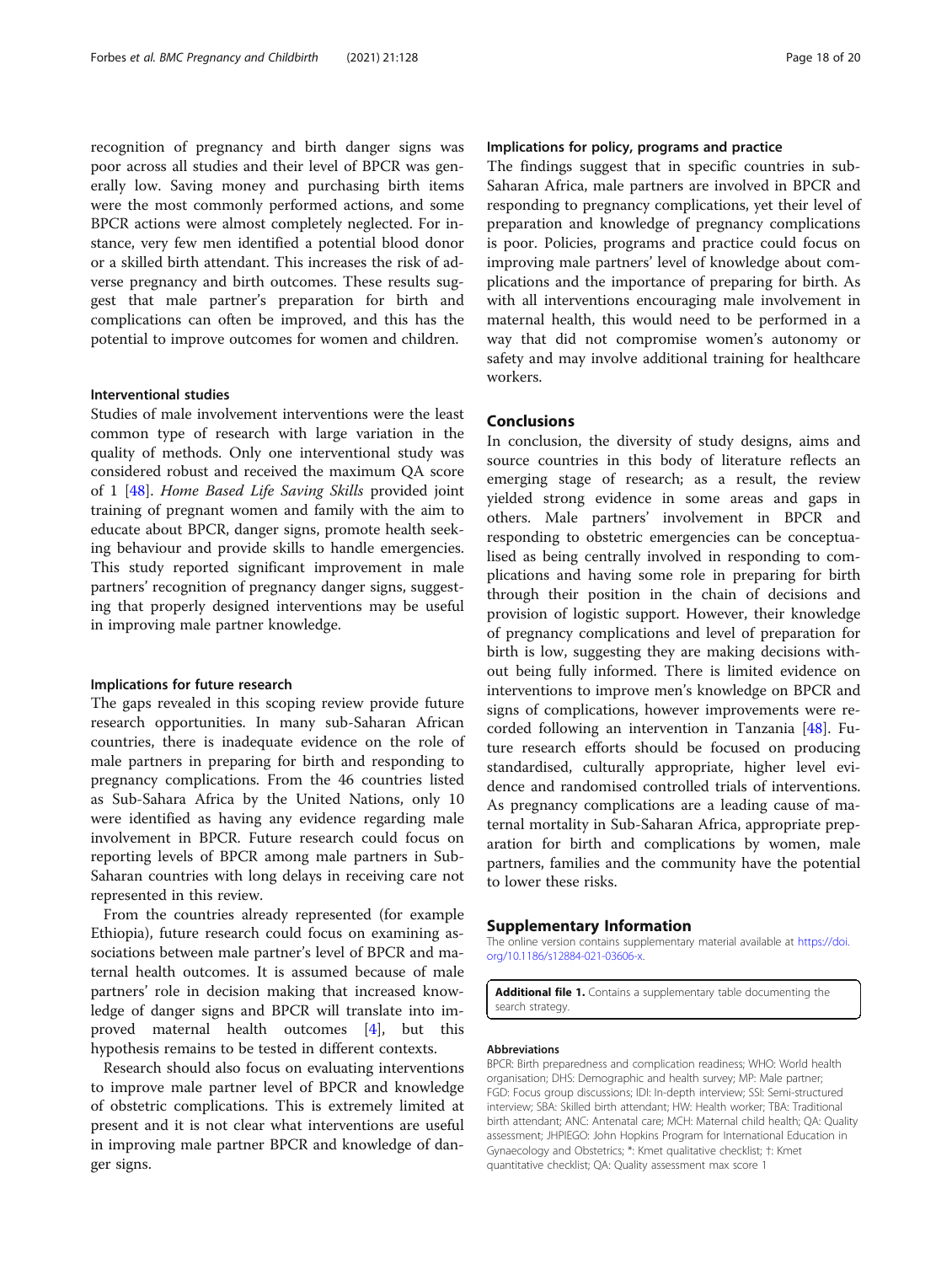#### <span id="page-18-0"></span>Acknowledgements

We would like to acknowledge the support of the library team at Monash University for their help in devising a search strategy.

#### Authors' contributions

All authors contributed equally to study design, screening articles and quality assessment. FF conceptualised and drafted the manuscript, KW, BZ and JF guided analysis and result interpretation. All authors read and approved the final manuscript.

#### Funding

Not applicable.

#### Availability of data and materials

All publications referred to in this review are publicly available.

Ethics approval and consent to participate

## Not applicable.

#### Consent for publication

Not applicable.

#### Competing interests

Karen Wynter is an associate editor at BMC Pregnancy and Childbirth. Other authors have no competing interests.

#### Author details

<sup>1</sup>Global and Women's Health, School of Public Health and Preventive Medicine, Monash University, 553 St Kilda Rd, Melbourne, Victoria 3004, Australia. <sup>2</sup>Deakin University School of Nursing and Midwifery, Geelong, Victoria, Australia. <sup>3</sup>Centre for Quality and Patient Safety Research – Western Health Partnership, St Albans, Victoria, Australia. <sup>4</sup>School of Public Health and Preventive Medicine, Monash University, 553 St Kilda Rd, Melbourne, Victoria 3004, Australia. <sup>5</sup>Institute of Public Health, College of Medicine and Health Sciences, University of Gondar, Gondar, Ethiopia.

#### Received: 6 March 2020 Accepted: 31 January 2021 Published online: 12 February 2021

#### References

- 1. Takah NF, Kennedy ITR, Johnman C. The impact of approaches in improving male partner involvement in the prevention of mother-to-child transmission of HIV on the uptake of maternal antiretroviral therapy among HIVseropositive pregnant women in sub-Saharan Africa: a systematic review and metaanalysis. BMJ Open. 2017;7:e018207. [https://doi.org/10.1136/](https://doi.org/10.1136/bmjopen-2017-018207) [bmjopen-2017-018207.](https://doi.org/10.1136/bmjopen-2017-018207)
- 2. Pacagnella RC, Cecatti JG, Osis MJ, Souza JP. The role of delays in severe maternal morbidity and mortality: expanding the conceptual framework. Reprod Health Matters. 2012;20(39):155–63.
- 3. Thaddeus SMD. Too far to walk: maternal mortality in context. Soc Sci Med. 1994;38(8):1091–110.
- 4. Soubeiga D, Gauvin L, Hatem M, Johri M. Birth Preparedness and Complication Readiness (BPCR) interventions to reduce maternal and neonatal mortality in developing countries: systematic review and metaanalysis. BMC Pregnancy Childbirth. 2014;14(1):129.
- 5. Miltenburg A, Roggeveen Y, Shields L, Stekelenburg J, Portela A. Impact of birth preparedness and complication readiness interventions on birth with a skilled attendant: a systematic review. PLoS One. 2015;10(11):e0143382.
- JHPIEGO. Monitoring birth preparedness and complication readiness. Tools and indicators for maternal and newborn health. Edited by: Health MaN. Baltimore: JHPIEGO; 2004.
- 7. World Health Organization. WHO recommendations on health promotion interventions for maternal and newborn health 2015. Geneva: World Health Organization; 2015.
- ICF. The DHS Program website. Funded by USAID; 2019. Available from: [http://www.dhsprogram.com.](http://www.dhsprogram.com) Cited 25.11.2019.
- Moshi F, Nyamhanga T. Understanding the preference for homebirth; an exploration of key barriers to facility delivery in rural Tanzania. Reprod Health. 2017;14(1):132.
- 10. Solnes Miltenburg A, Roggeveen Y, van Roosmalen J, Smith H. Factors influencing implementation of interventions to promote birth preparedness and complication readiness. BMC Pregnancy Childbirth. 2017;17(1):270.
- 11. Ryan R. Cochrane Consumers and Communication Review Group. 'Cochrane Consumers and Communication Review Group: data synthesis and analysis'. 2013. <http://cccrg.cochrane.org>.
- 12. Peters MDJ, Godfrey C, McInerney P, Baldini Soares C, Khalil H, Parker D. Chapter 11: scoping reviews (2020 version). In: Aromataris E, Munn Z, editors. Joanna Briggs Institute reviewer's manual: The Joanna Briggs Institute; 2017. Available from <https://synthesismanual.jbi.global>; [https://doi.](https://doi.org/10.46658/JBIMES-20-12) [org/10.46658/JBIMES-20-12.](https://doi.org/10.46658/JBIMES-20-12)
- 13. Tricco AC, Lillie E, Zarin W, O'Brien KK, Colguhoun H, Levac D, Moher D, Peters MD, Horsley T, Weeks L, Hempel S, et al. PRISMA extension for scoping reviews (PRISMA-ScR): checklist and explanation. Ann Intern Med. 2018;169(7):467–73. <https://doi.org/10.7326/M18-0850>.
- 14. Covidence systematic review software, Veritas Health Innovation, Melbourne, Australia. Available at [www.covidence.org](https://www.covidence.org).
- 15. Kmet LM, Lee RC, Cook LS. Standard quality assessment criteria for evaluating primary research papers from a variety of fields. Edmonton: Alberta Heritage Foundation for Medical Research (AHFMR); 2004.
- 16. Some DT, Sombie I, Meda N. How decision for seeking maternal care is made--a qualitative study in two rural medical districts of Burkina Faso. Reprod Health. 2013;10:8.
- 17. Ganle JK, Dery I. 'What men don't know can hurt women's health': a qualitative study of the barriers to and opportunities for men's involvement in maternal healthcare in Ghana. Reprod Health. 2015;12(1):93.
- 18. Story WT, Barrington C, Fordham C, Sodzi-Tettey S, Barker PM, Singh K. Male involvement and accommodation during obstetric emergencies in rural Ghana: a qualitative analysis. Int Perspect Sex Reprod Health. 2016;42(4): 211–9.
- 19. Aborigo RA, Reidpath DD, Oduro AR, Allotey P. Male involvement in maternal health: perspectives of opinion leaders. BMC Pregnancy Childbirth. 2018;18(1):3.
- 20. Brubaker K, Nelson BD, McPherson H, Ahn R, Oguttu M, Burke TF. Qualitative study of the role of men in maternal health in resource-limited communities in western Kenya. Int J Gynecol Obstet. 2016;135(3):245–9.
- 21. Manda-Taylor L, Mwale D, Phiri T, Walsh A, Matthews A, Brugha R, et al. Changing times? Gender roles and relationships in maternal, newborn and child health in Malawi. BMC Pregnancy Childbirth. 2017;17(1):321.
- 22. Aarnio P, Kulmala T, Olsson P. Husband's role in handling pregnancy complications in Mangochi District, Malawi: a call for increased focus on community level male involvement. Sex Reprod Healthc. 2018;16:61–6.
- 23. Pembe AB, Urassa DP, Darf E, Carlsted A, Olsson P. Qualitative study on maternal referrals in rural Tanzania: decision making and acceptance of referral advice. Afr J Reprod Health. 2008;12(2):120–31.
- 24. Mbalinda SN, Nakimuli A, Nakubulwa S, Kakaire O, Osinde MO, Kakande N, et al. Male partners' perceptions of maternal near miss obstetric morbidity experienced by their spouses. Reprod Health. 2015;12:23.
- 25. Nansubuga E, Ayiga N. Male involvement in utilization of emergency obstetric care and averting of deaths for maternal near misses in Rakai district in Central Uganda. Afr Popul Stud. 2015;29(2):1810-19.
- 26. Kaye D, Kakaire O, Nakimuli A, Osinde M, Mbalinda S, Kakande N. Male involvement during pregnancy and childbirth: men's perceptions, practices and experiences during the care for women who developed childbirth complications in Mulago Hospital, Uganda. BMC Pregnancy Childbirth. 2014; 14(54). [https://doi.org/10.1186/1471-2393-14-54.](https://doi.org/10.1186/1471-2393-14-54)
- 27. Sialubanje C, Massar K, Kirch EM, van der Pijl MSG, Hamer DH, Ruiter RAC. Husbands' experiences and perceptions regarding the use of maternity waiting homes in rural Zambia. Int J Gynaecol Obstet. 2016;133(1):108–11.
- 28. Baraki Z, Wendem F, Gerensea H, Teklay H. Husbands involvement in birth preparedness and complication readiness in Axum town, Tigray region, Ethiopia, 2017. BMC Pregnancy Childbirth. 2019;19(1):180.
- 29. Weldearegay G. Determinant factors of male involvement in birth preparedness and complication readiness at Mekelle town; a community based study. Sci J Public Health. 2015;3(2):175.
- 30. Mersha AG. Male involvement in the maternal health care system: implication towards decreasing the high burden of maternal mortality. BMC Pregnancy Childbirth. 2018;18(1):493.
- 31. Tadesse M, Boltena AT, Asamoah BO. Husbands' participation in birth preparedness and complication readiness and associated factors in Wolaita Sodo town, southern Ethiopia. Afr J Prim Health Care Fam Med. 2018;10(1):e1–8.